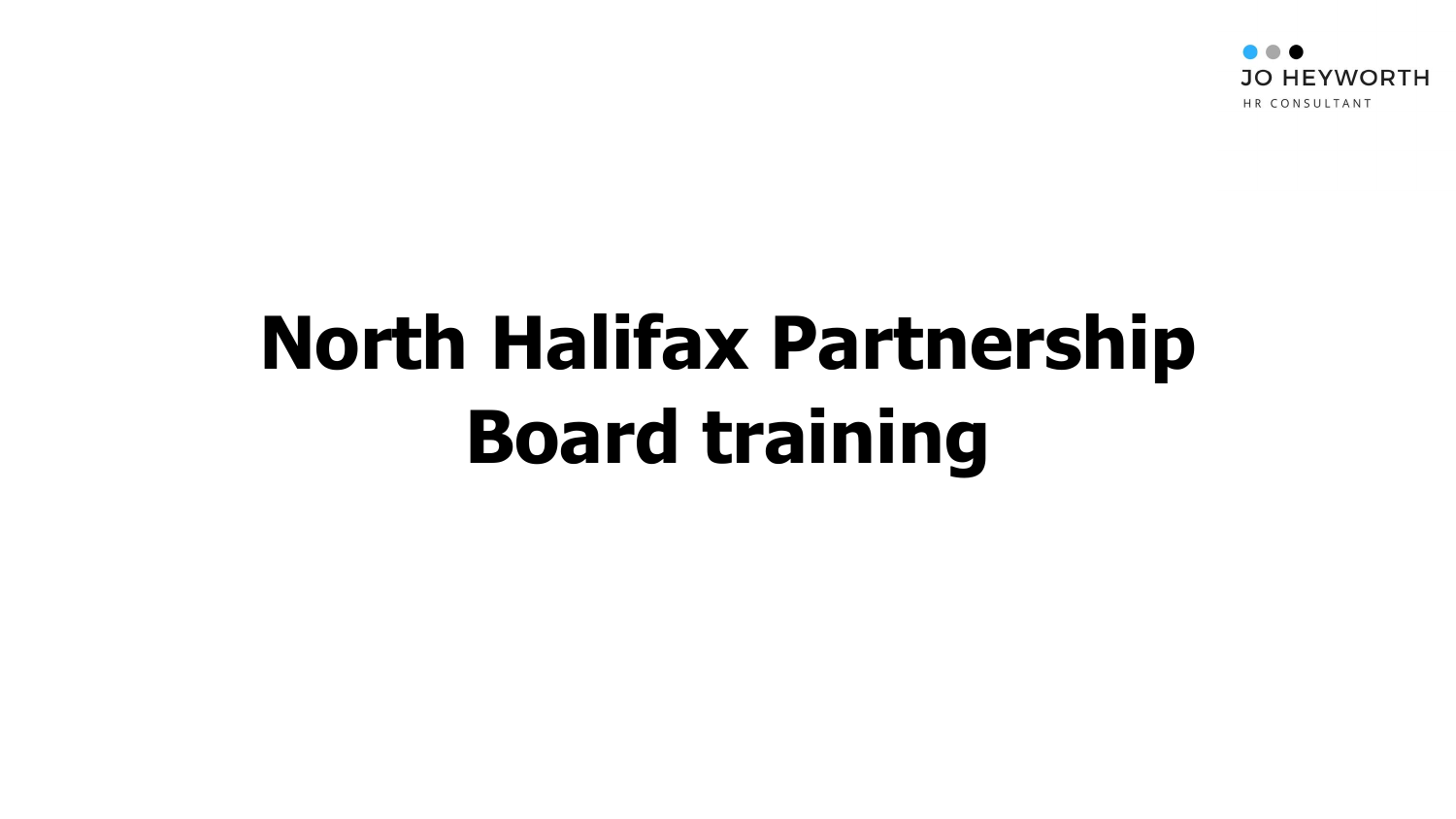

#### Overview of training programme:

- Part one  $-$  The Board 1 April
	- The responsibilities of a Board
	- These responsibilities as an employer
	- Legal provisions and employment policies and procedures
- Part two Personnel Sub-committee 5 May
	- The role and responsibilities of the sub-committee
	- Equality and Diversity
	- Challenging and exploring employment issues
	- Scrutinising employment practices
- Part three Appeal panels 9 June
	- Confident in the role of panel member
	- Identify skills gaps and plan for future training and support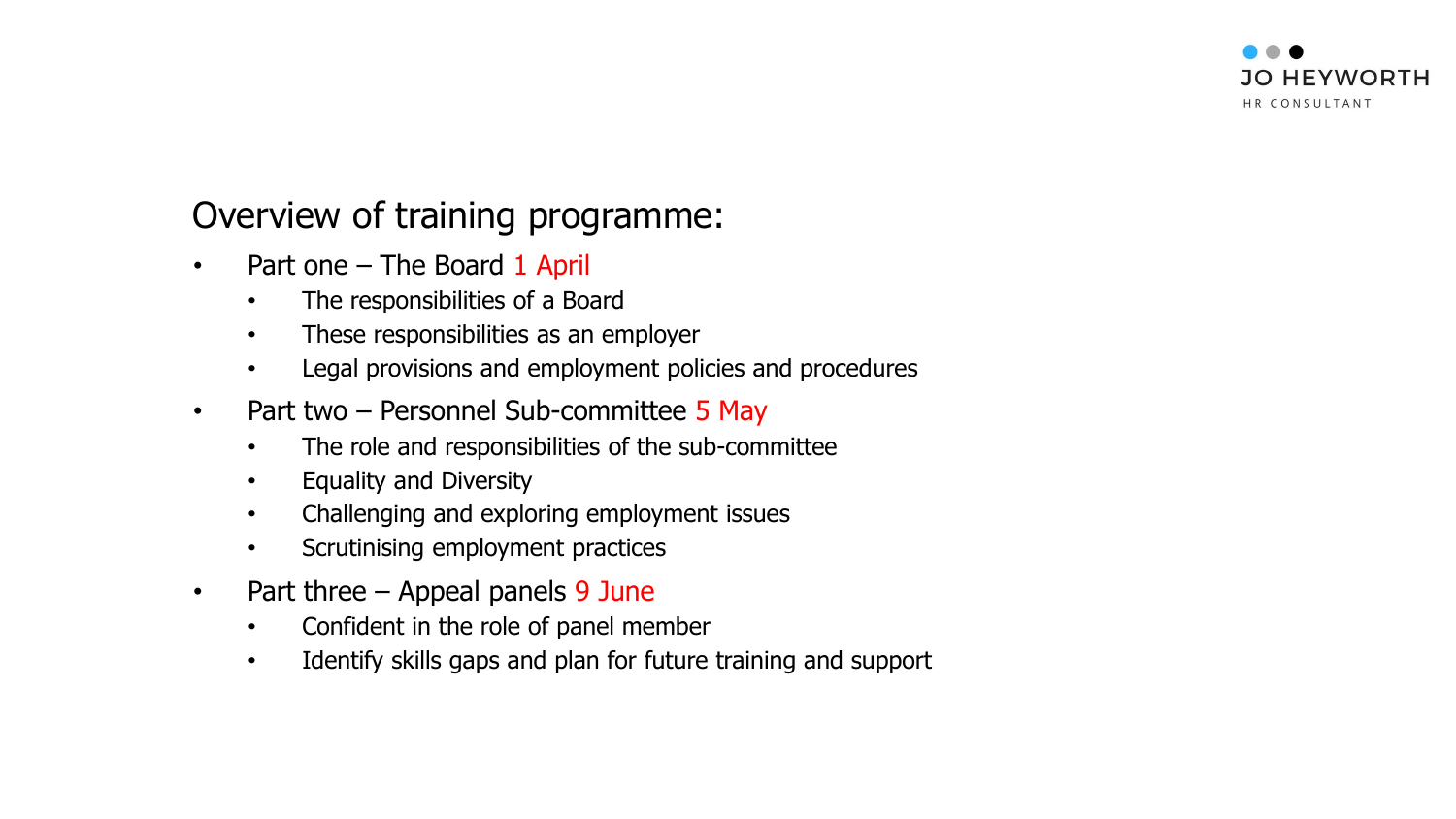

# **Part one – The Board**

Aims of the session:

- Understanding the responsibilities of a Board
- Responsibilities of a Trustees
- Charity regulation
- Governance v management
- The Board's responsibilities as an employer
- Legal provisions and employment law overview
- NHP policies that are in place and why
- How contracts and policies are changed
- Whistleblowing and complaints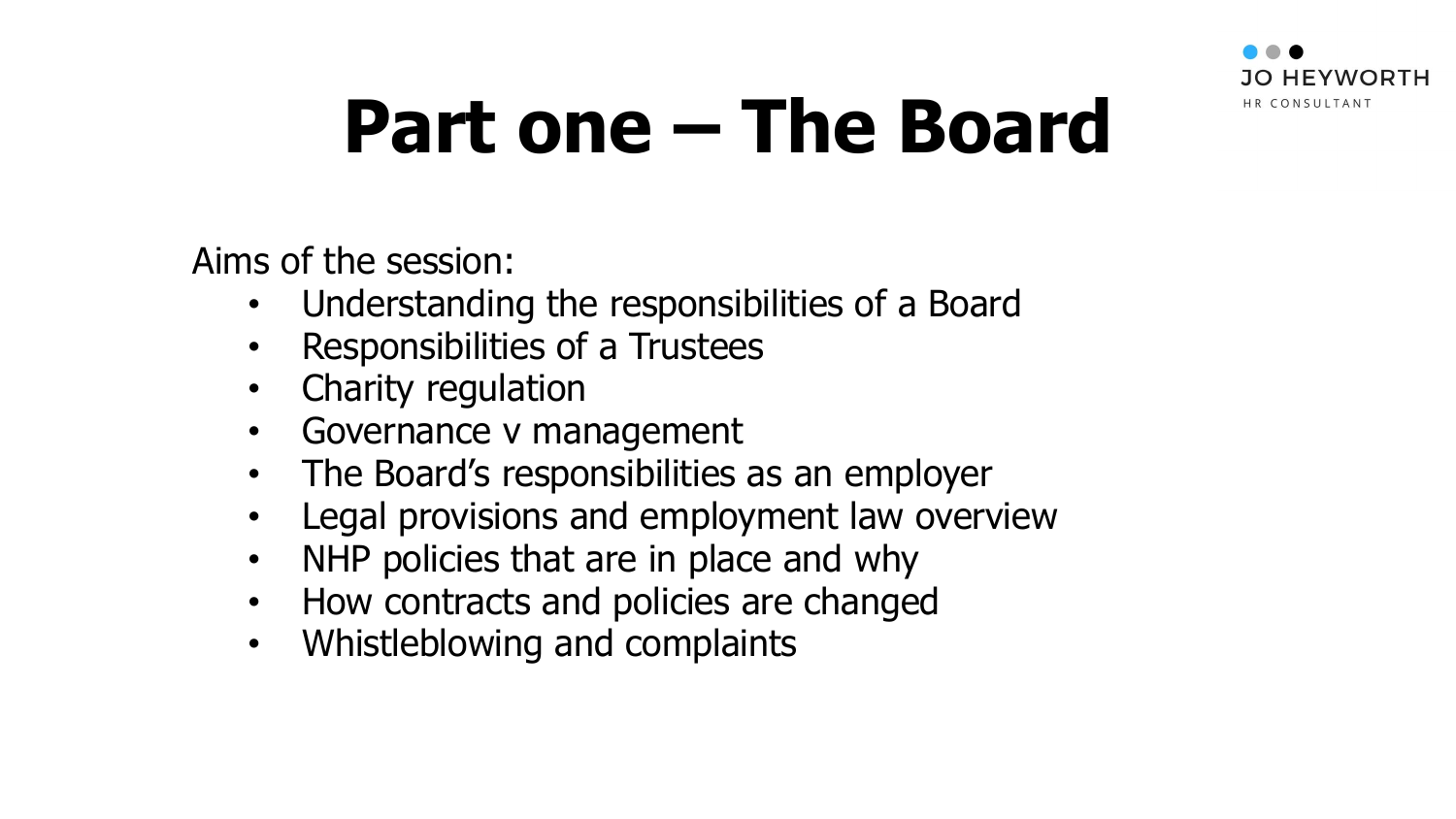

## Understanding the responsibilities of a Board

- What is a Board?
- Trustee/Governor/Committee member
- Governing document  $-$  setting out how the organisation is governed.
- How do Boards operate?

<https://knowhow.ncvo.org.uk/governance/getting-started-in-governance/what-is-a-board>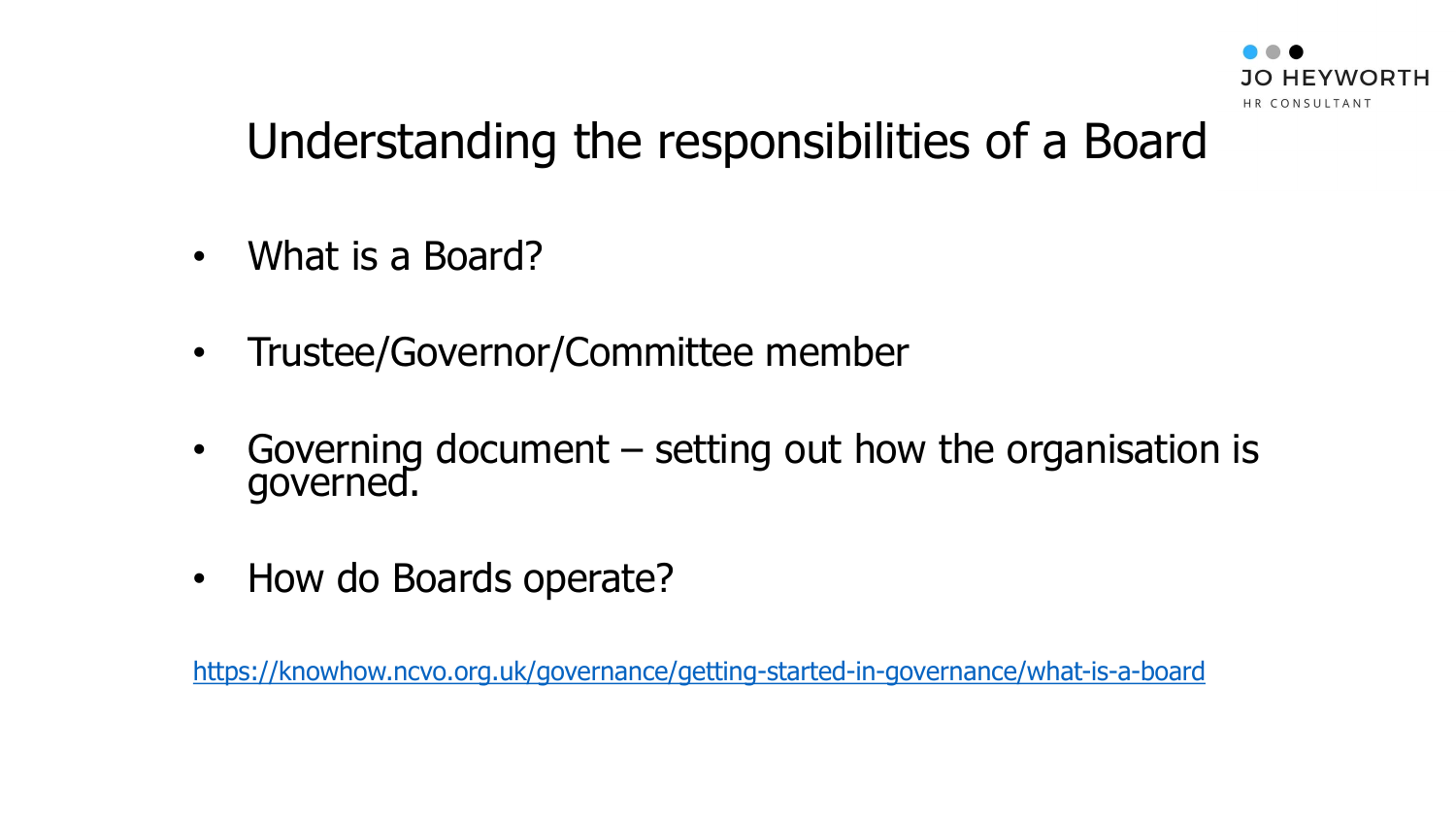

## Understanding the responsibilities of a Board

- Direction and strategy
- Effective, responsible and legal
- Safeguarding finances, resources and property
- Being 'accountable'
- Being clear
- Operating effectively

<https://knowhow.ncvo.org.uk/governance/getting-started-in-governance/what-is-a-board> NHP specifics :

- We're updating the NHP board handbook
- Individual accountability : [NHP Board-Code-of-Conduct-Policy-REV-Sept-2020.pdf](http://surestartchildrenscentresnhp.org.uk/wp-content/uploads/2020/10/Board-Code-of-Conduct-Policy-REV-Sept-2020.pdf)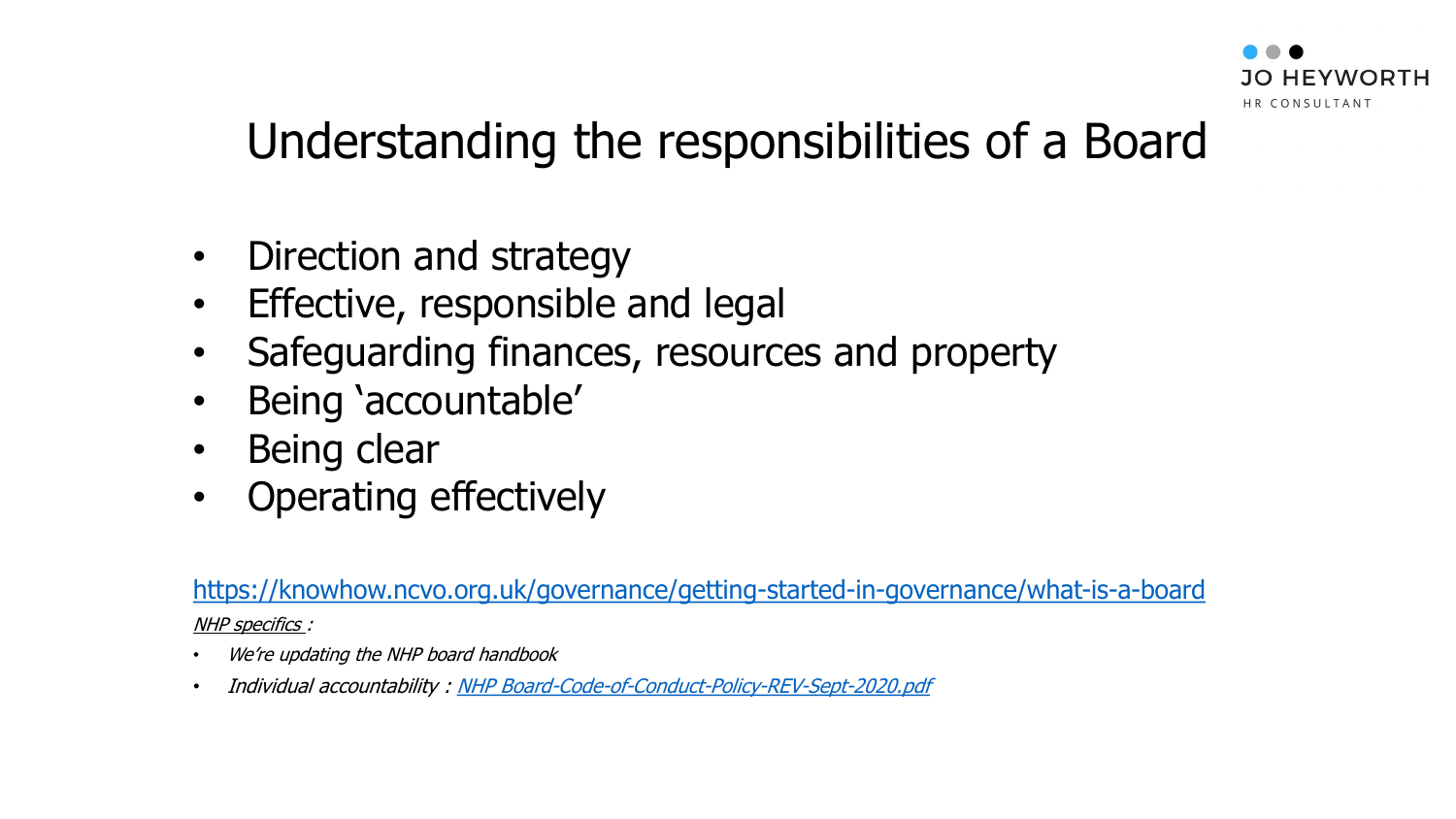

# Charity Law and regulation

- Charities Act 2011
- Charities (Protection and Social Investment) Act 2016 (fund raising)
- Charities Commission independent regulator
- Trustees Act
- ICO Information Commissioners Office data protection and handling
- Laws on trading, political activity and fundraising
- Own governance document
	- NHP Articles of Association approved 25-6-16 insert on website 6 April

Adobe Acrobat Document

 $\frac{1}{2}$ 

<https://www.ncvo.org.uk/policy-and-research/charity-law-and-regulation>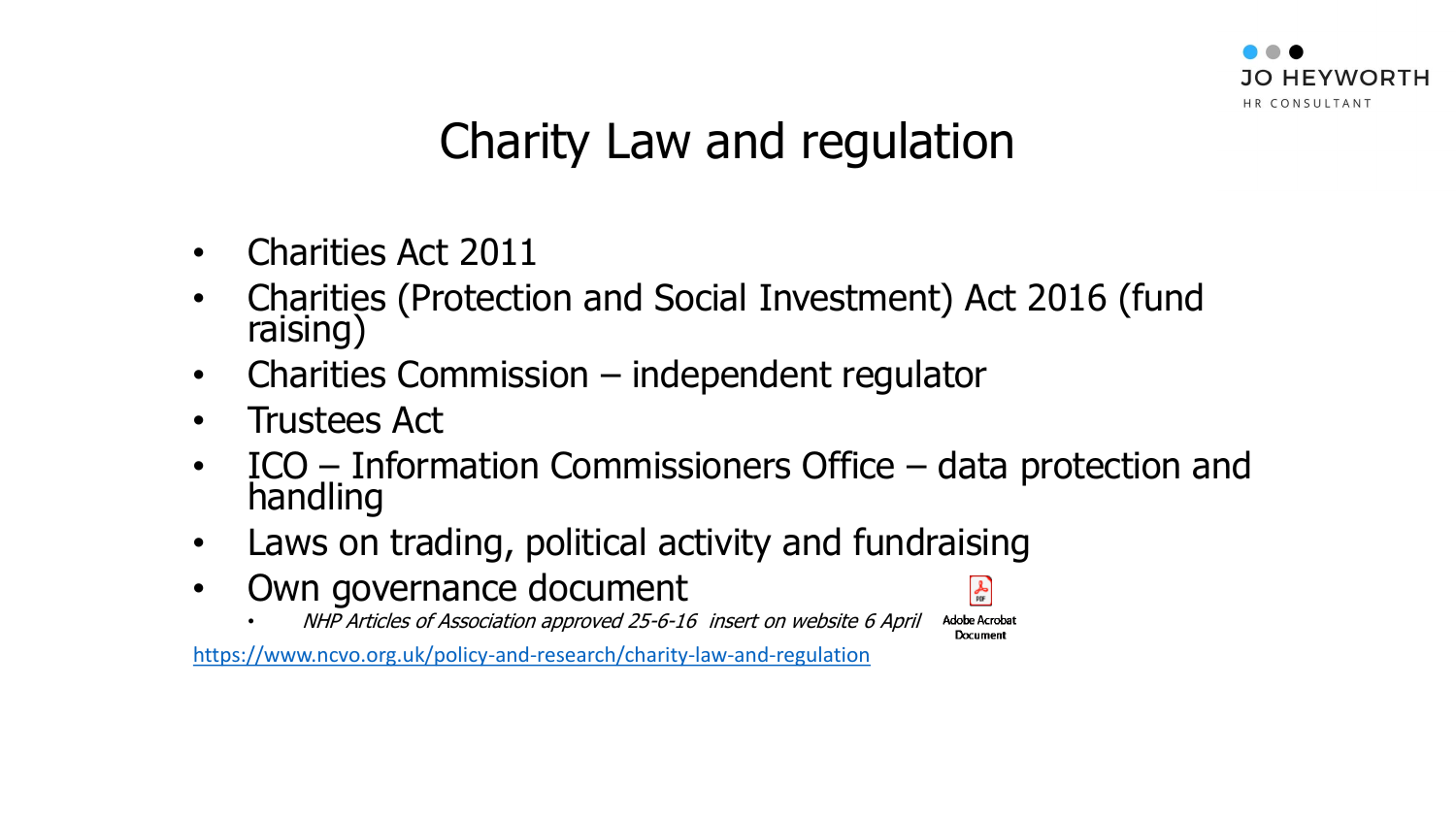

# Responsibilities as a Trustee

- To be eligible as a charity trustee
	- NHP Trustees Declaration of Eligibility:
- Ensure the charity is carrying out its purposes for the public benefit
- Comply with the charity's governance and the law
- Act in the charity's best interest
- Manage your charity's resources responsibly
- Act with reasonable care and skill
- Ensure the charity is accountable

<https://www.gov.uk/government/publications/the-essential-trustee-what-you-need-to-know-cc3>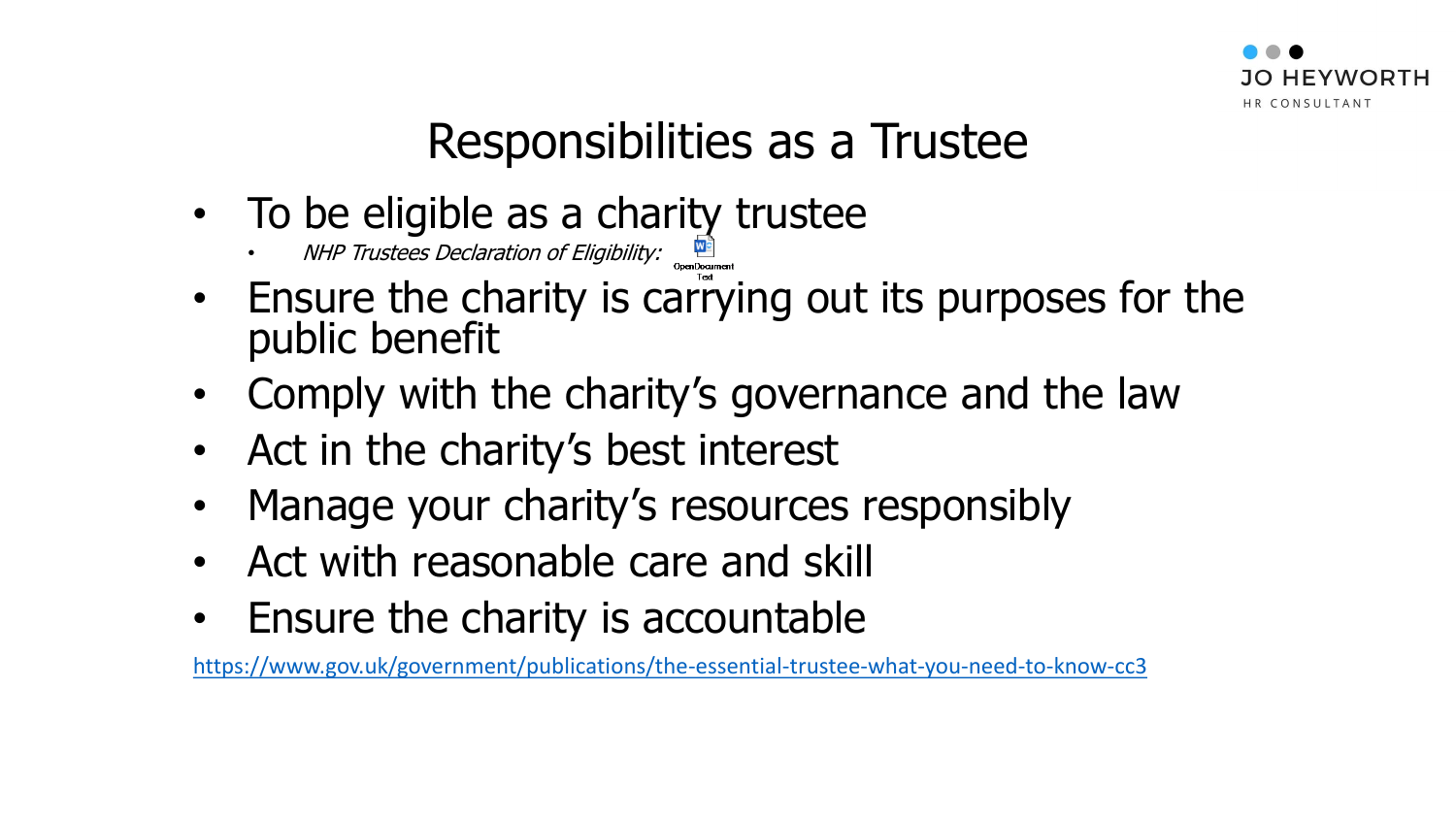

#### Governance v Management

Governance – the 'what'. The strategic planning and leadership of the organisation that is carried out by the Board, ensuring this is reviewed on a regular basis.

Management is the 'how'. The delivery of the strategic plans and work of the organisation, supported by the Board.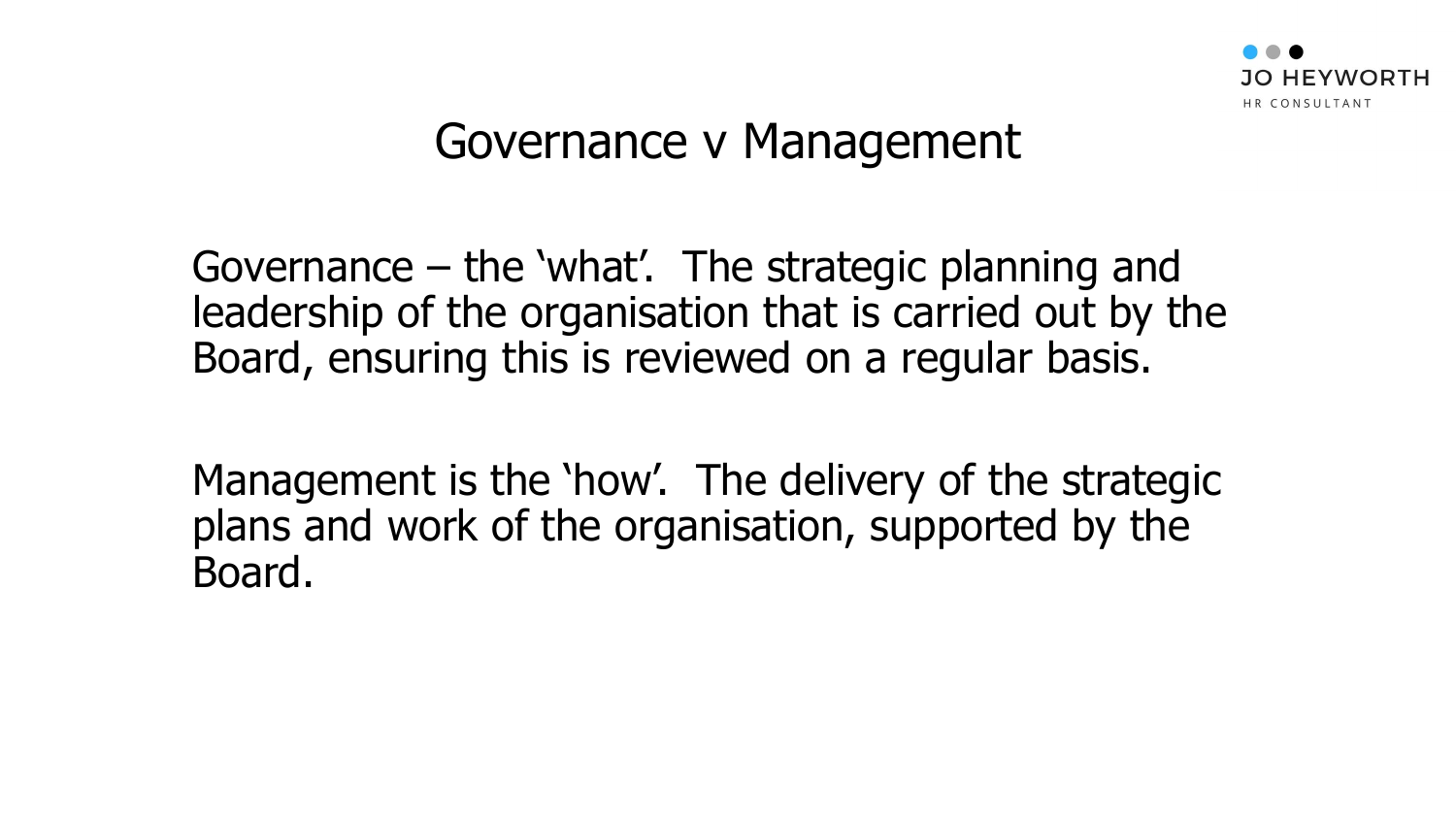

#### Governance

- Determining the mission
- Policy and strategy
- Appointing (recruiting) and overseeing management
- Managing the Governance process
- Providing insight, experience and judgment
- Strategically identifying and managing risks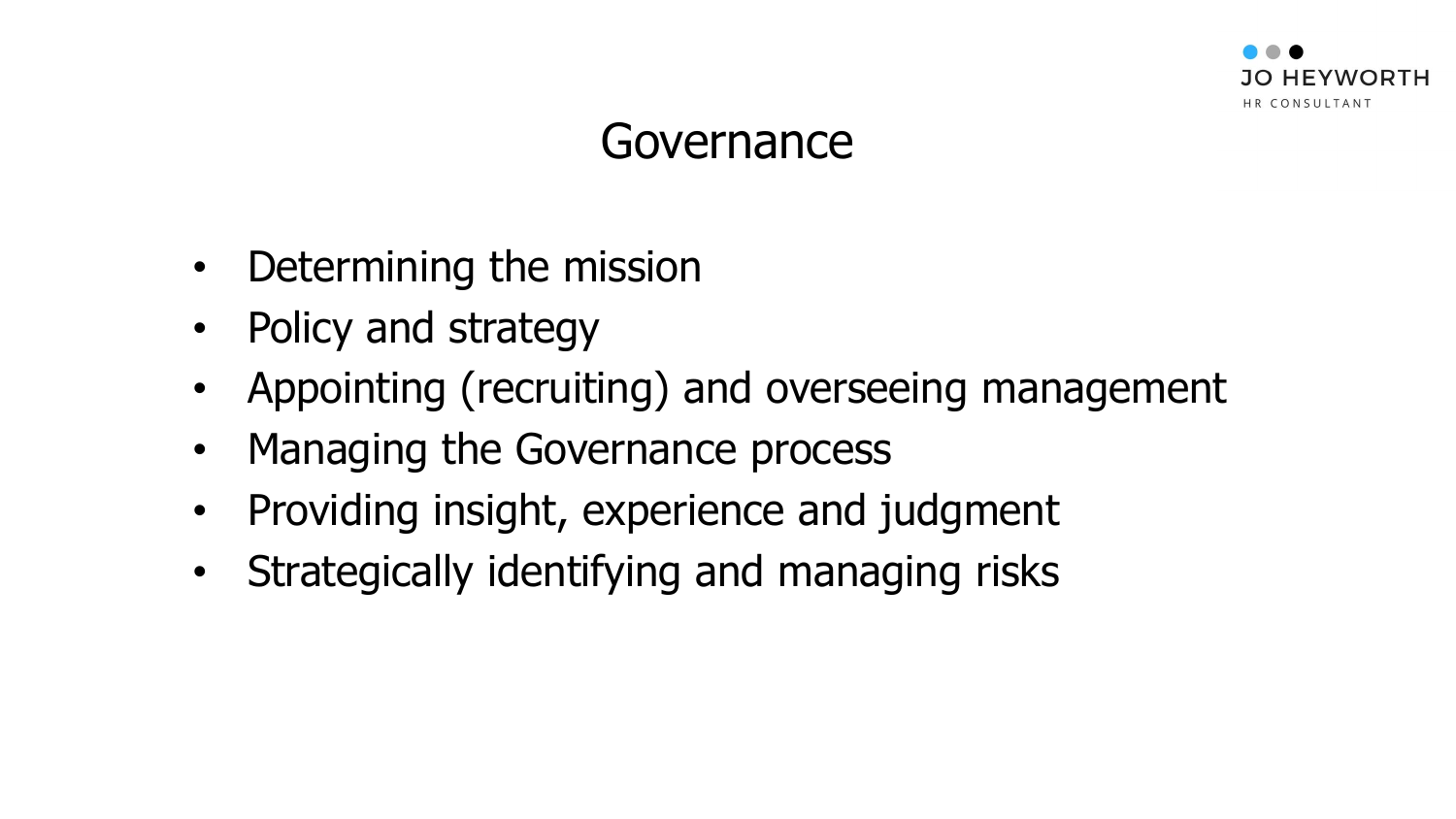

# Management

- Developing and delivering policy and strategy
- Setting and overseeing annual business plans
- Appointing (recruiting) managers and staff
- Supporting the Governance process
- Implementing Board decisions
- Managing and measuring performance
- Delivering services and activities
- Managing strategic and operation risks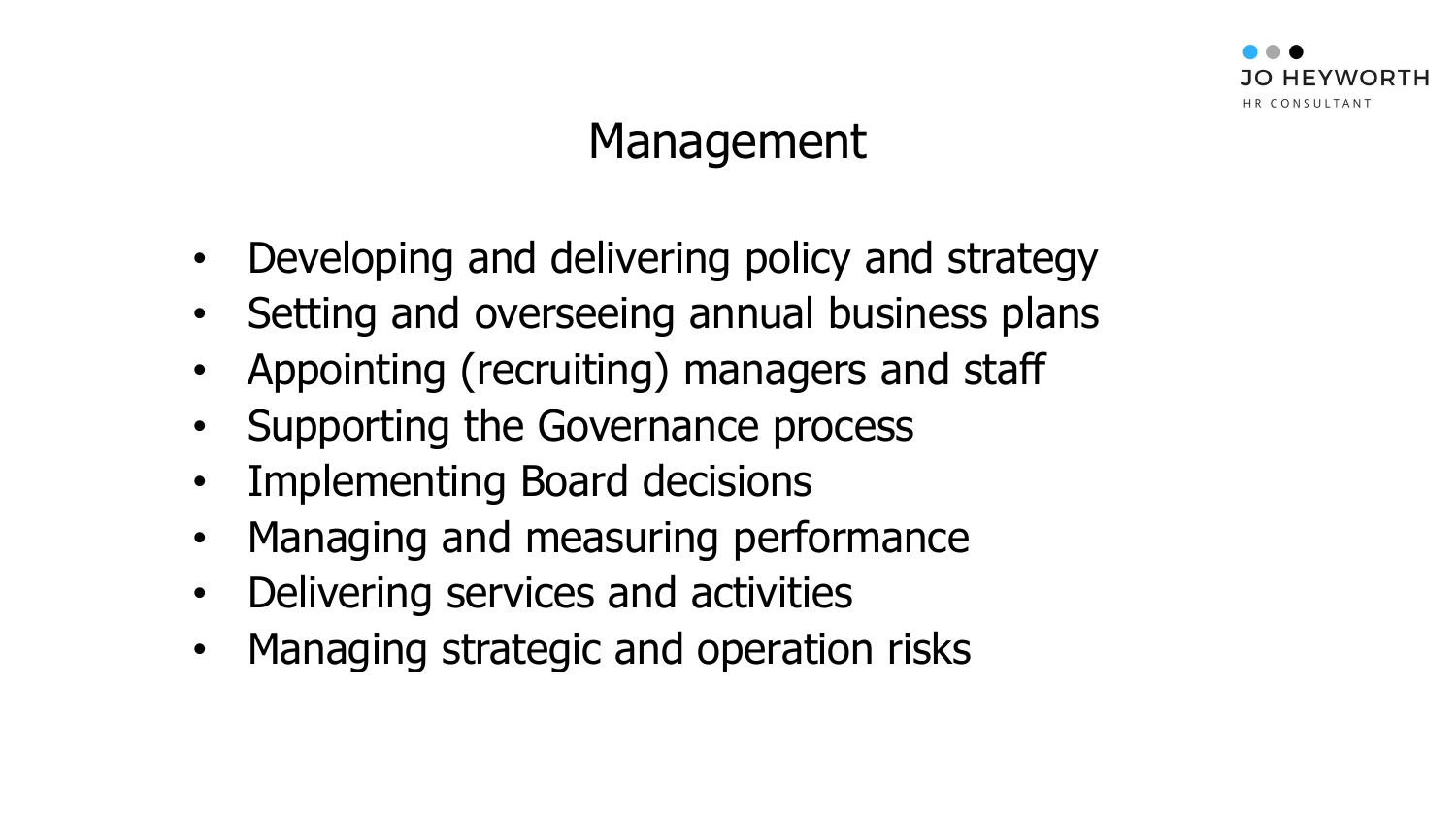

#### Understanding the responsibilities of a Board

- Direction and strategy
- Effective, responsible and legal
- Safeguarding finances, resources and property
- Being 'accountable'
- Being clear
- Operating effectively

<https://knowhow.ncvo.org.uk/governance/getting-started-in-governance/what-is-a-board> <NHP Board-Code-of-Conduct-Policy-REV-Sept-2020.pdf>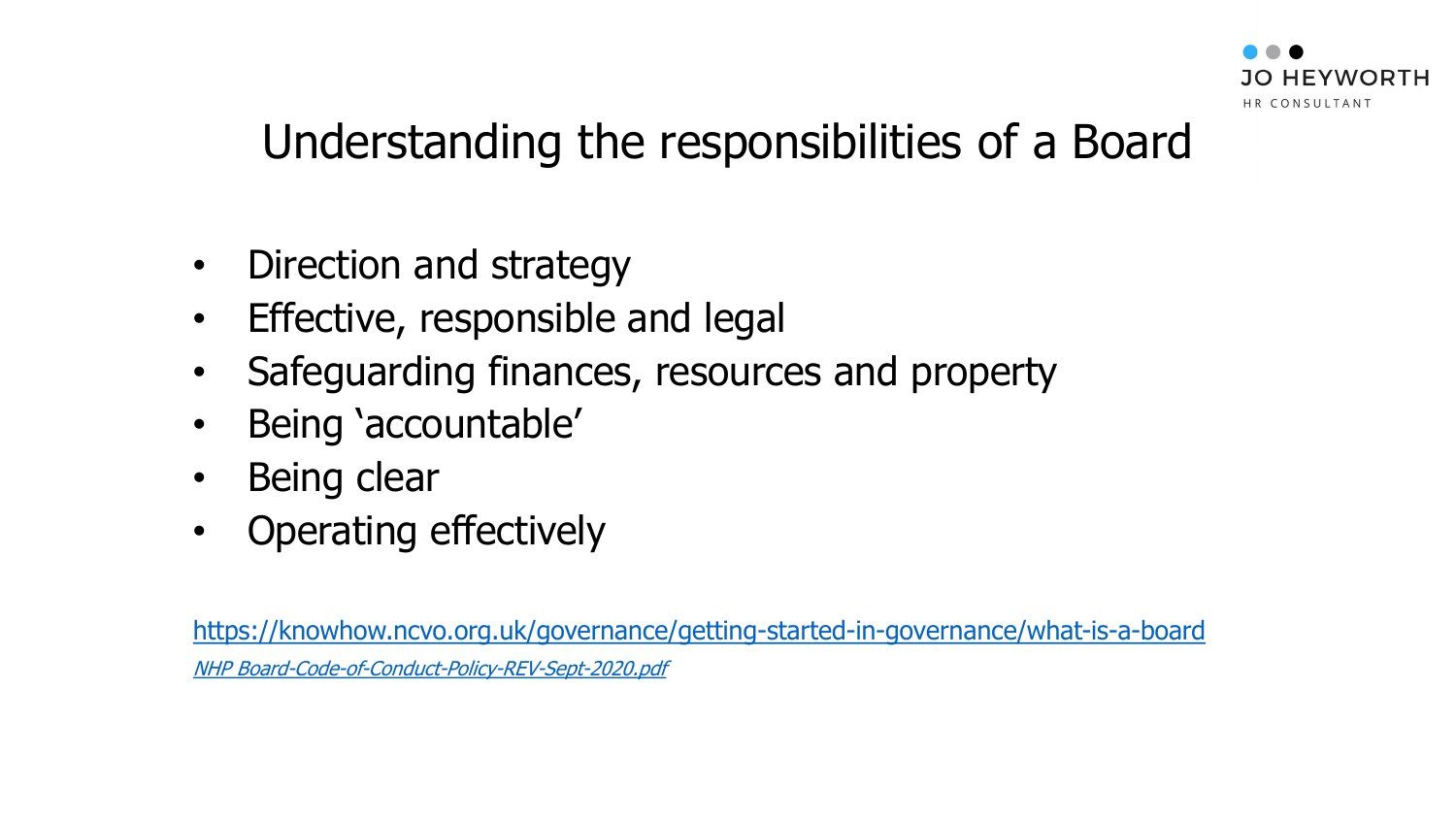

## Responsibilities of the Board as an employer

- Direction and strategy
	- Management structures
	- Setting pay scales/increments
	- Job descriptions, roles and responsibilities
	- Performance management frameworks e.g. appraisals
- Effective, responsible and legal
	- Employment Laws
	- Equality Act
	- Health and Safety Laws
	- Safeguarding e.g. Children's Act
	- Pensions Regulator
	- Statutory payments i.e. National Minimum Wage, maternity pay
	- Public Disclosure Act (whistleblowing)
	- GDPR & Data Protection Act

<https://knowhow.ncvo.org.uk/governance/getting-started-in-governance/what-is-a-board>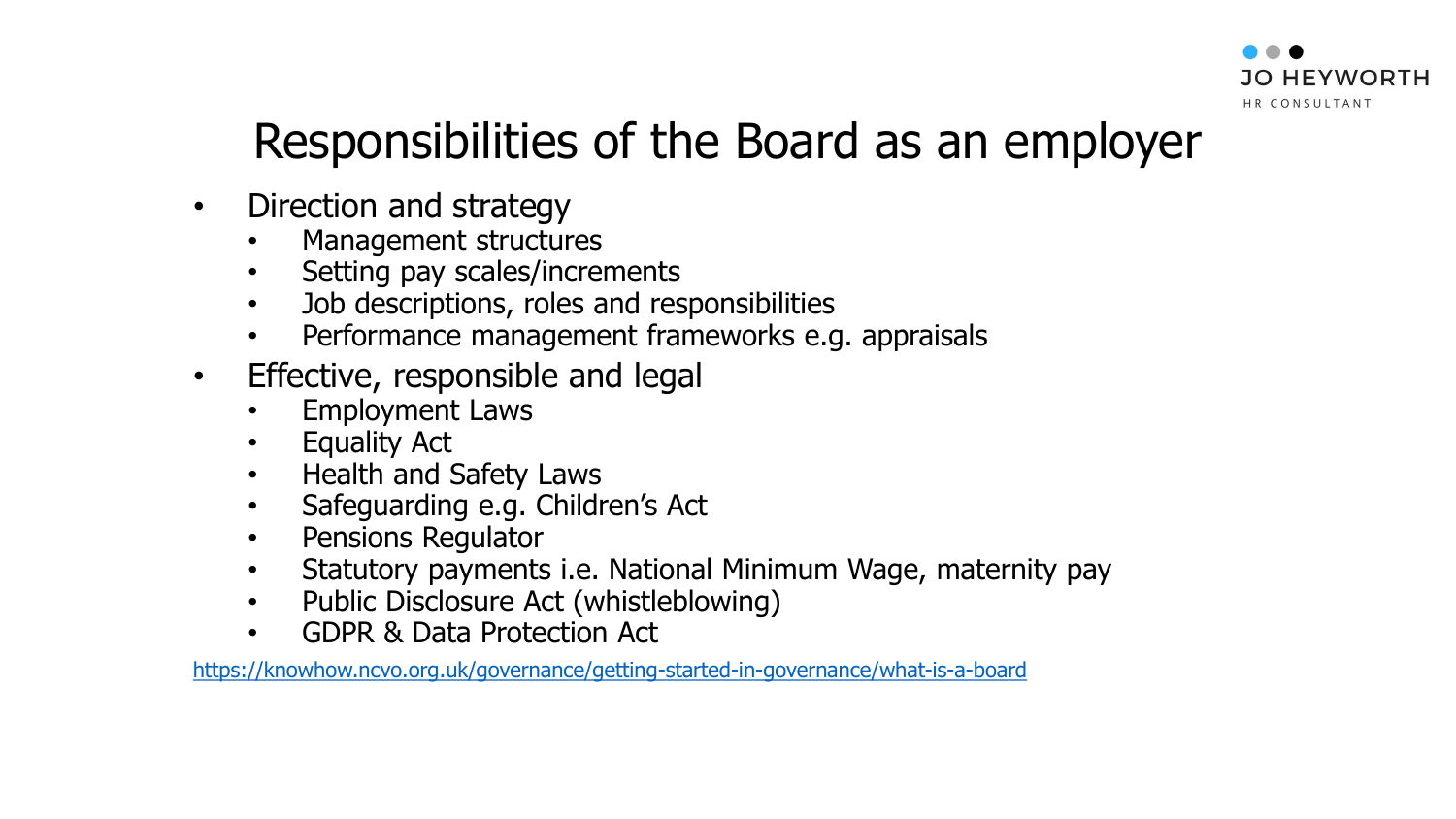

# Responsibilities of the Board as an employer

- Safeguarding finances, resources and property
	- Robust policies and practices to ensure staff safeguard resources
	- Measures and controls in place e.g. financial controls
	- How to manage issues
- Being 'accountable'
	- Tribunals, HMRC
	- Funders/Local Authority
	- Charity Commission
- Being clear
	- Types of employment
	- Use of volunteers
	- Understanding governance and links to operational management

<https://knowhow.ncvo.org.uk/governance/getting-started-in-governance/what-is-a-board>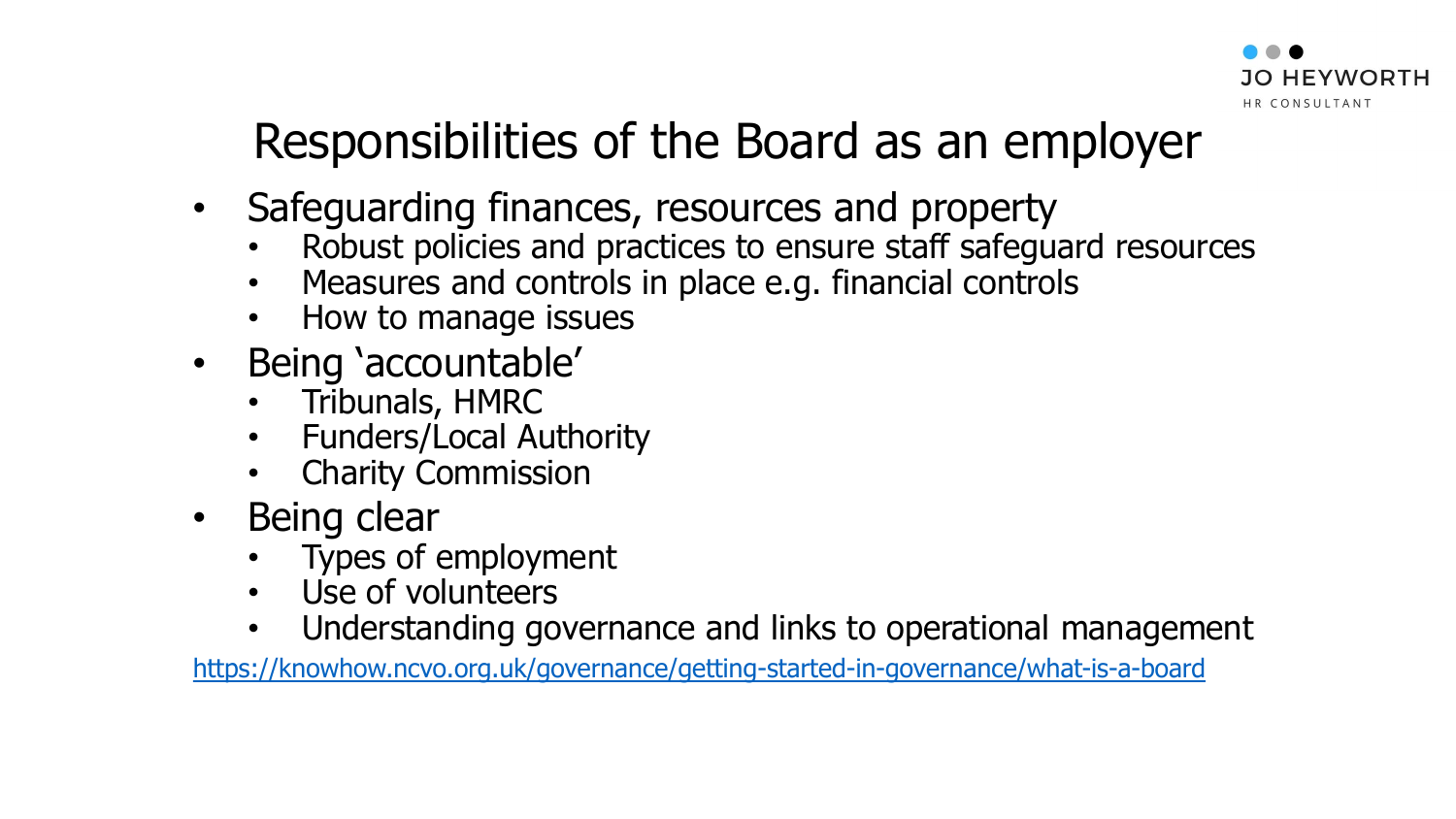

### Types of working arrangements

- Volunteers
- Employees
- Workers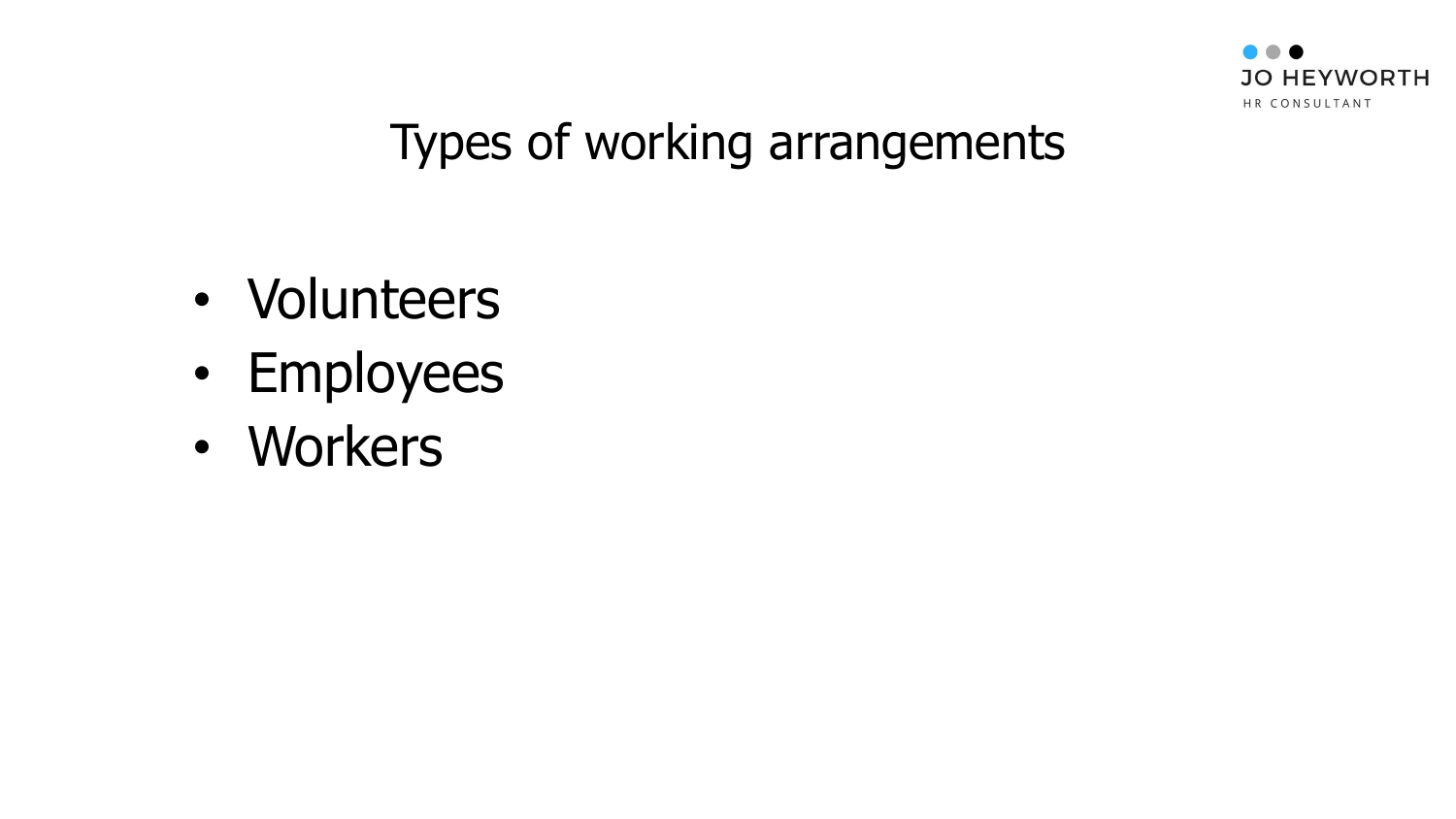

# Volunteer

- Flexible, no obligations
- Set expectations of the role of a volunteer (when and where to show up)
- Offer training to undertake the task, but they cannot be skilled up as a result.
- No payment involved other than expenses or subsistence
- Charities are recognised in the Law, as requiring volunteers
- Ensure that they are not 'workers' and are volunteers.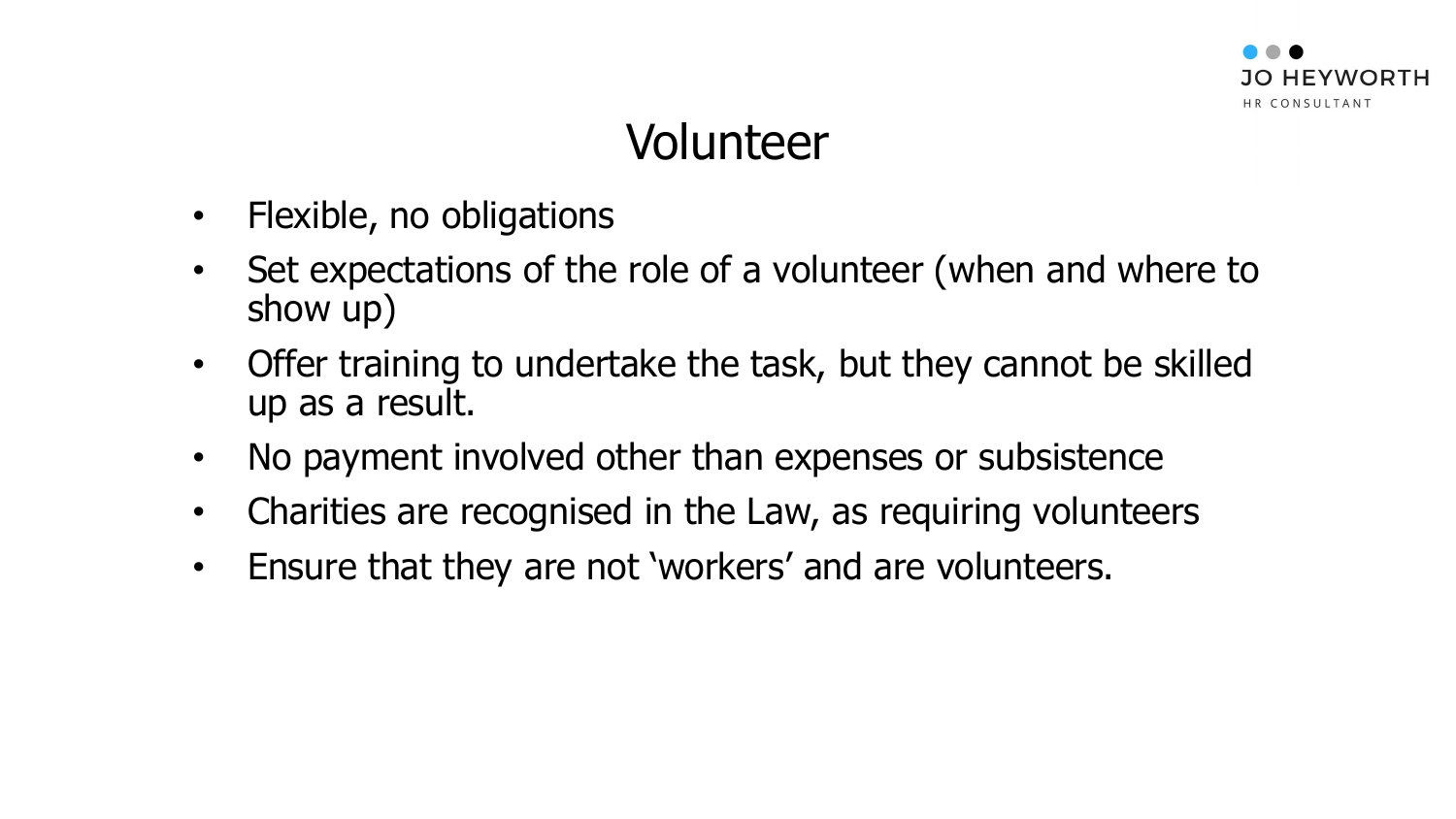



- Contract of employment
- Strongest relationship
- More costly
- Rights include:
	- Protection against unfair dismissal (after two year's service)
	- Statutory redundancy pay (qualification period is two years)
	- NMW
	- Statutory sick pay
	- Statutory Maternity, paternity, adoption and shared parental leave and pay
	- Minimum notice periods for their employment ending
	- The right to request flexible working
	- The right to time off for emergencies (unpaid)
	- The right to statutory annual leave
	- Maximum working hours 48 hours on average in a working week
	- Can work full or part time
	- Protection as a 'Whistle Blower'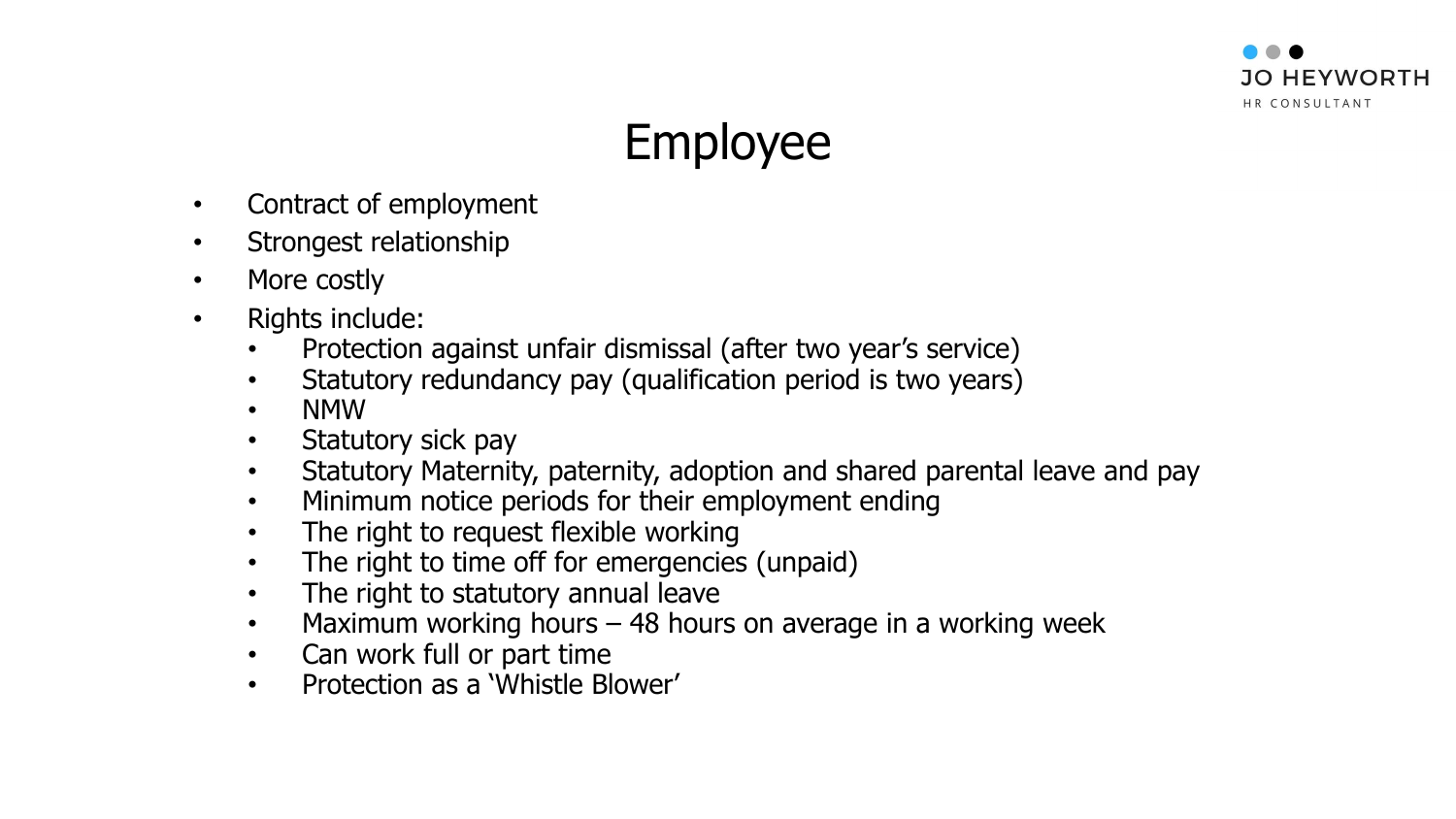

# **Worker**

- More flexible
- 'Zero hours'
- Rights include:
	- NMW
	- Statutory sick pay
	- Statutory Maternity, paternity, adoption and shared parental pay not leave
	- Protection against unlawful deduction of wages
	- The right to statutory annual leave
	- The right to statutory minimum rest breaks
	- Maximum working hours 48 hours on average in a working week
	- Protection as a 'Whistle Blower'
- Same Tax treatment as an employee
- Could be determined by a tribunal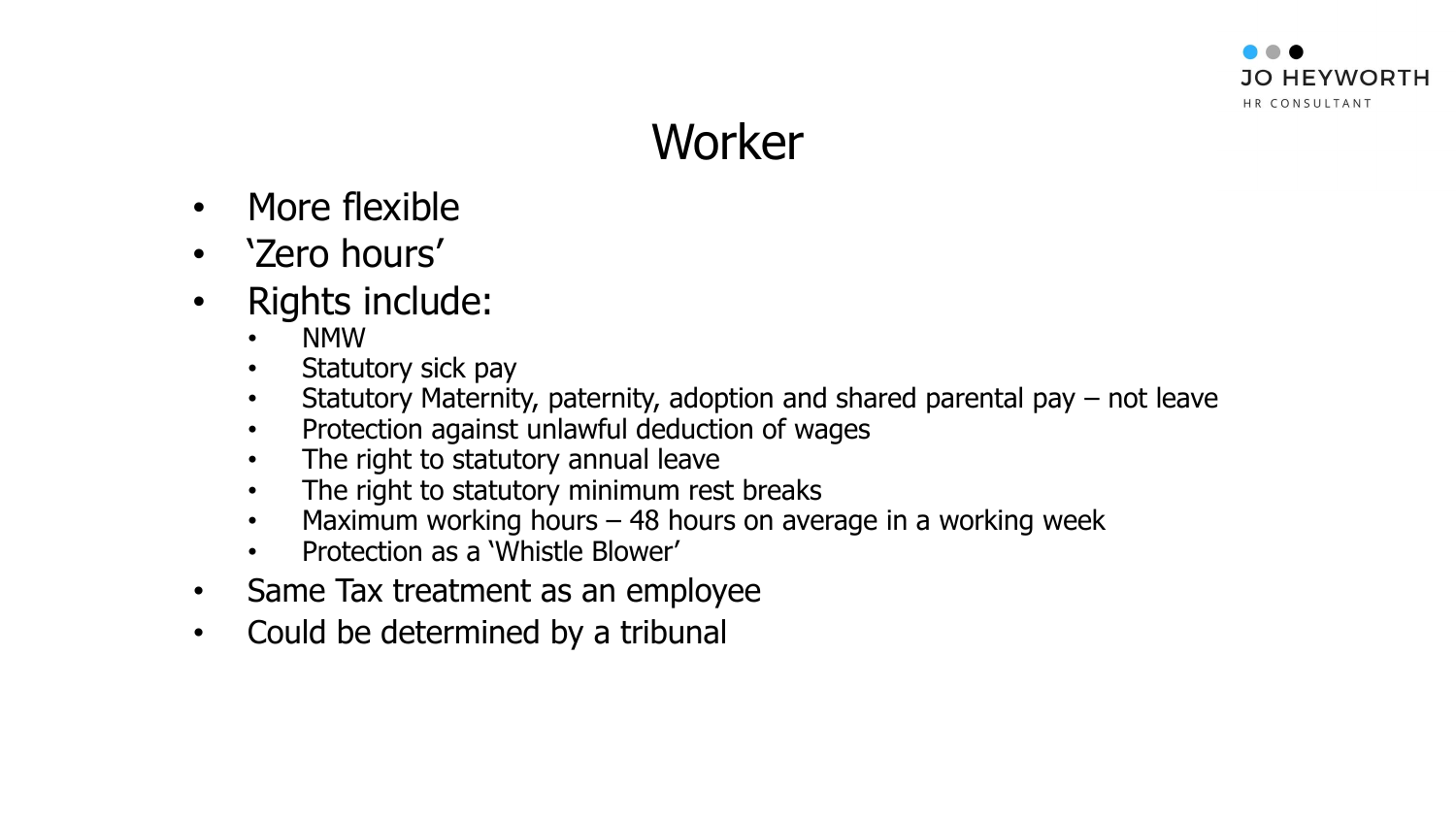

# What is an employment relationship?

The employer must:

- Pay agreed wages
- Provide work
- Provide a safe working environment
- Pay out of pocket expenses
- Provide notice
- Maintain the relationship of trust and confidence by behaving reasonably towards the employee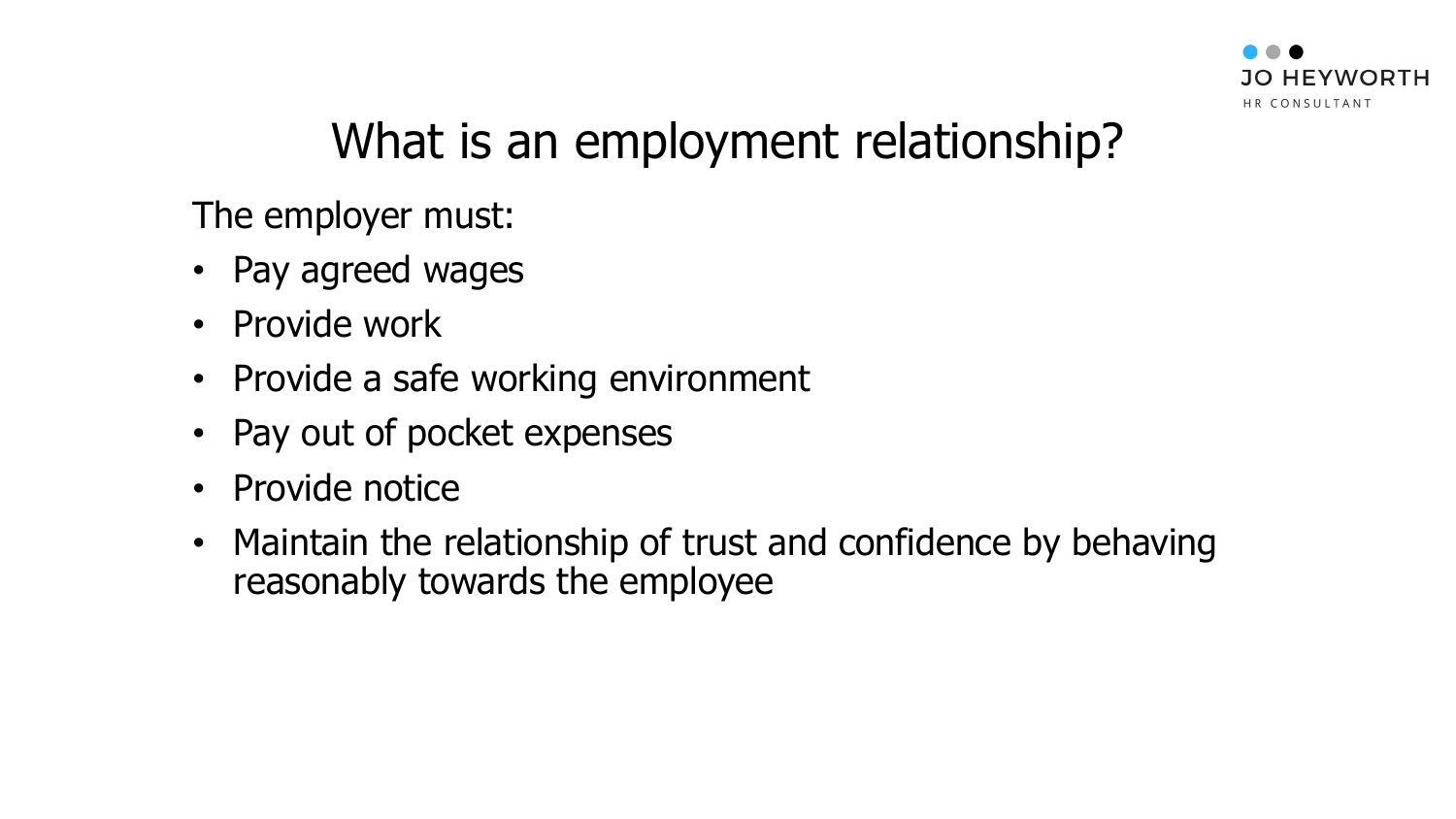

# What is an employment relationship?

The employee must:

- Provide faithful service to employer (not compete)
- Obey lawful and reasonable instructions (in line with contract/role)
- Exercise reasonable care and skill
- Provide a personal service
- Maintain confidentiality
- Maintain the relationship of trust and confidence by behaving reasonably towards the employer

#### **Implied terms of employment**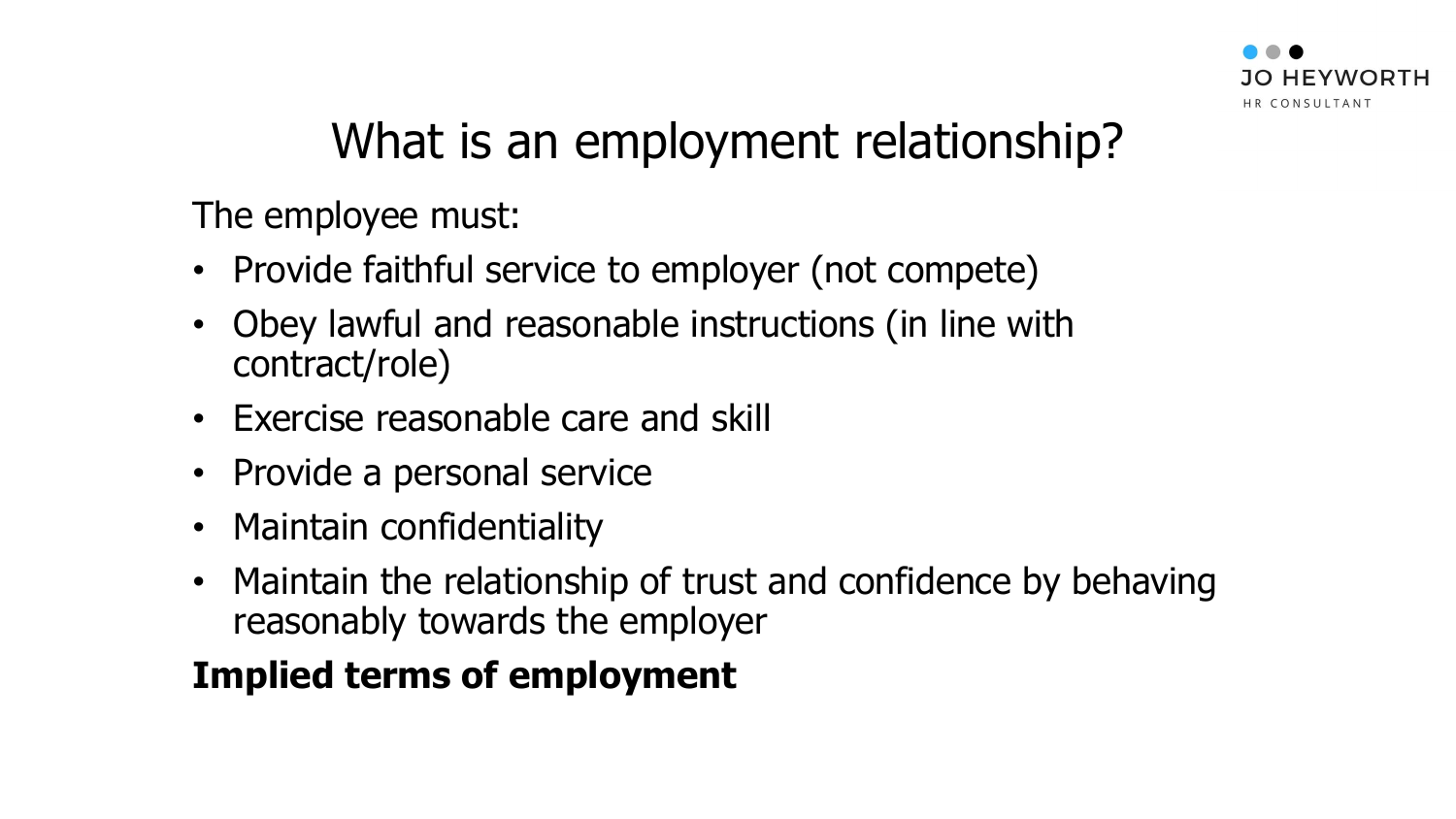

## Staff and volunteers

The Board must ensure:

- Compliance with relevant laws e.g. employment, pension, equality and Health and Safety
- Volunteers are distinct from employees
- Have policies and procedures in place for staff (and volunteers)
- Have effective training
- Staff (and volunteers) understand the need to comply with the policies and procedures
- Effective working relationships
- Recruitment checks are in place (e.g. financial roles or safeguarding requirements)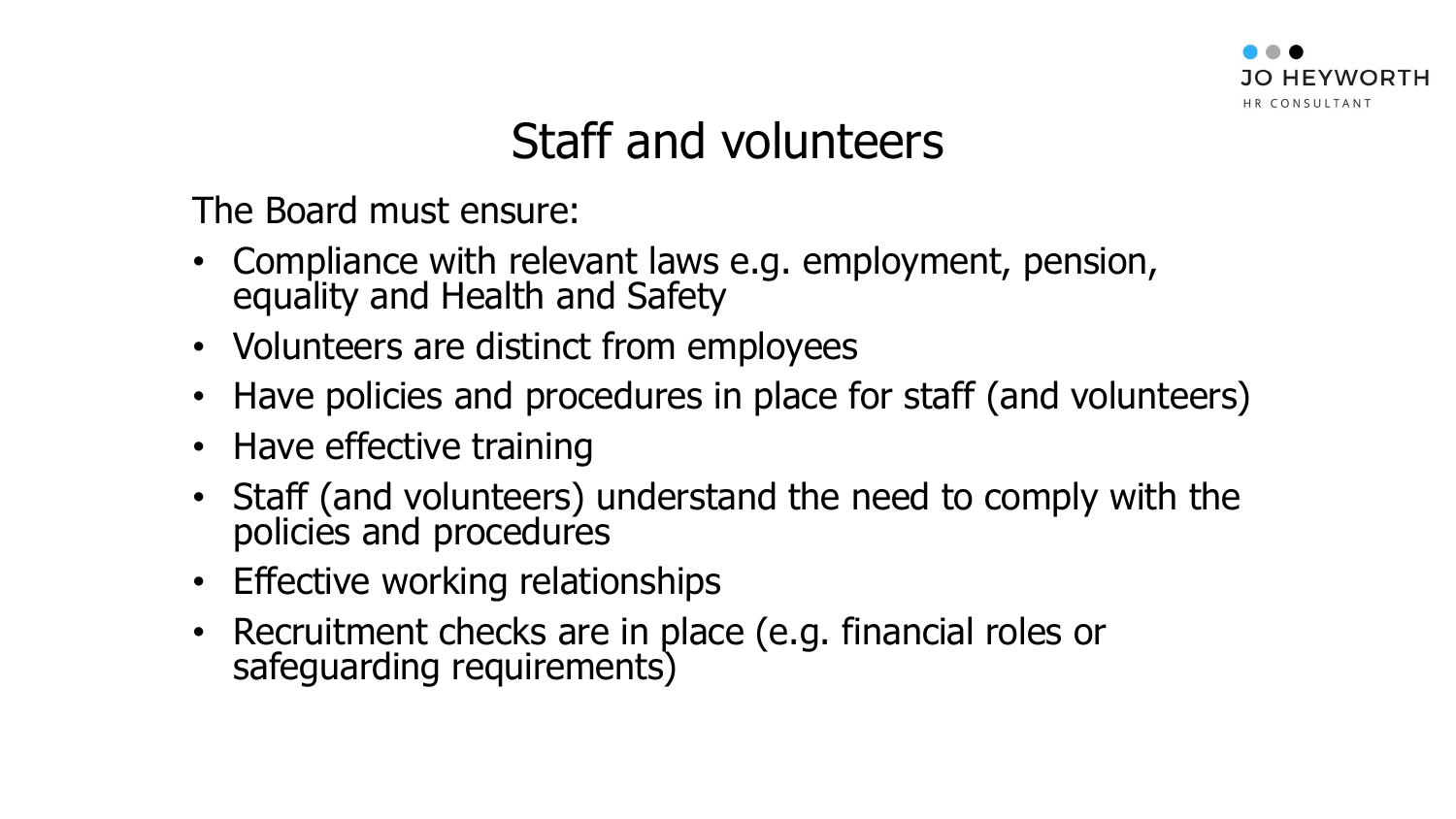

# Employment Laws

- Employment Rights Act 1996 (amended 2020)
- Employment Relations Act 1999
- Health and Safety at Work Act 1974 (and associated regulations)
- GDPR 2018 & Data Protection Act
- Fixed term Employees (Prevention of Less Favourable Treatment) Regulations 2002
- Part Time Worker (Prevention of Less Favourable Treatment) Regulations 2002
- Equal Pay
- Equalities Act 2010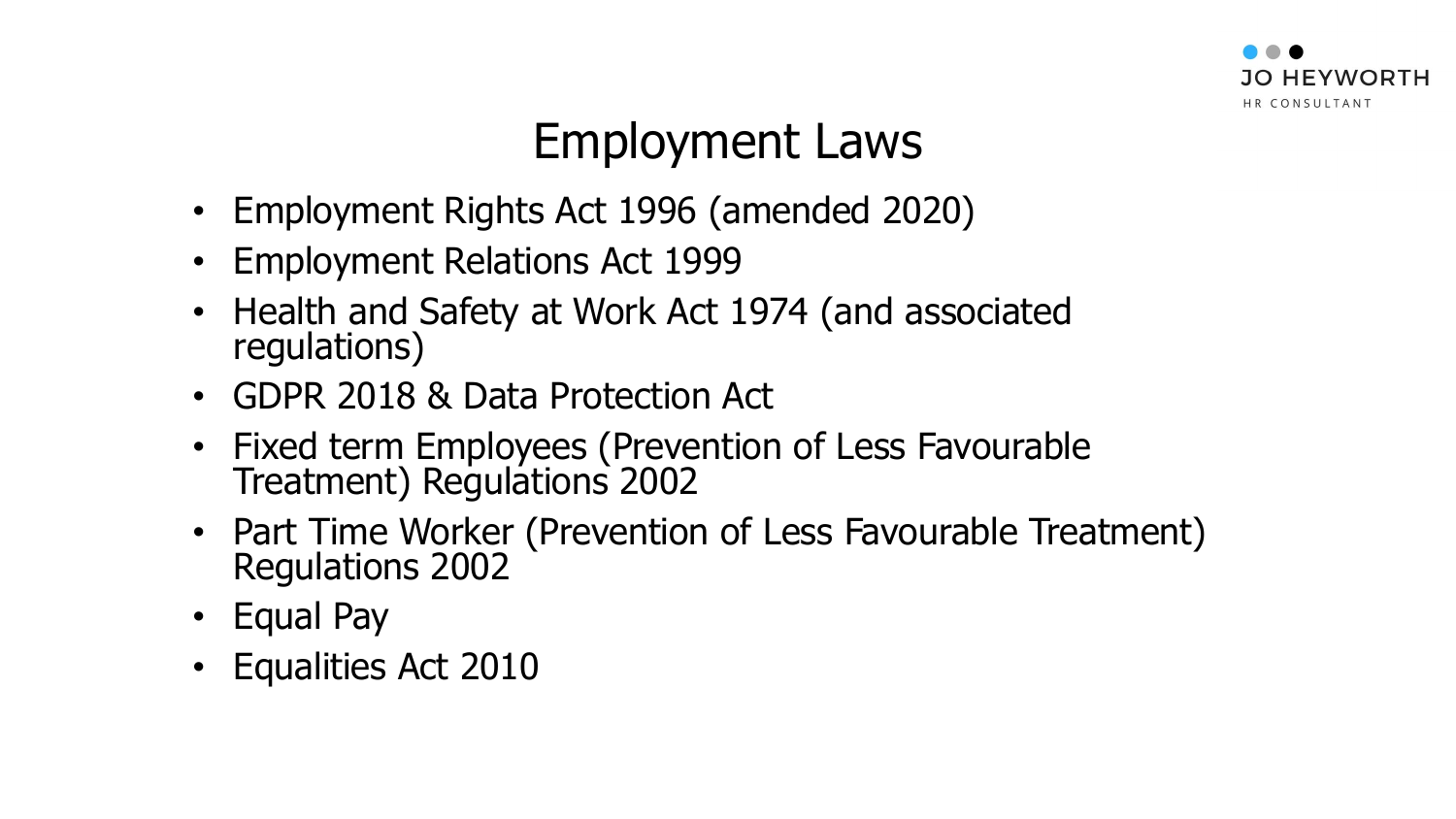

# Employment Rights

#### Employees have a right to leave provisions:

- Relevant parental leave (e.g. maternity, paternity, from 6 April Parental Bereavement Leave)
- Time off for dependants  $-$  reasonable period of unpaid time off
- Time off for other reasons e.g. public duties, risk of redundancy, trade union activities
- Annual leave and working time limits  $-5.6$  weeks (including Bank Holidays) and limits to the working week

[NHP Authorised-Absence-policy-REV-April-2020.pdf](http://surestartchildrenscentresnhp.org.uk/wp-content/uploads/2020/06/Authorised-Absence-policy-REV-April-2020.pdf)

NHP Parental Leave policy

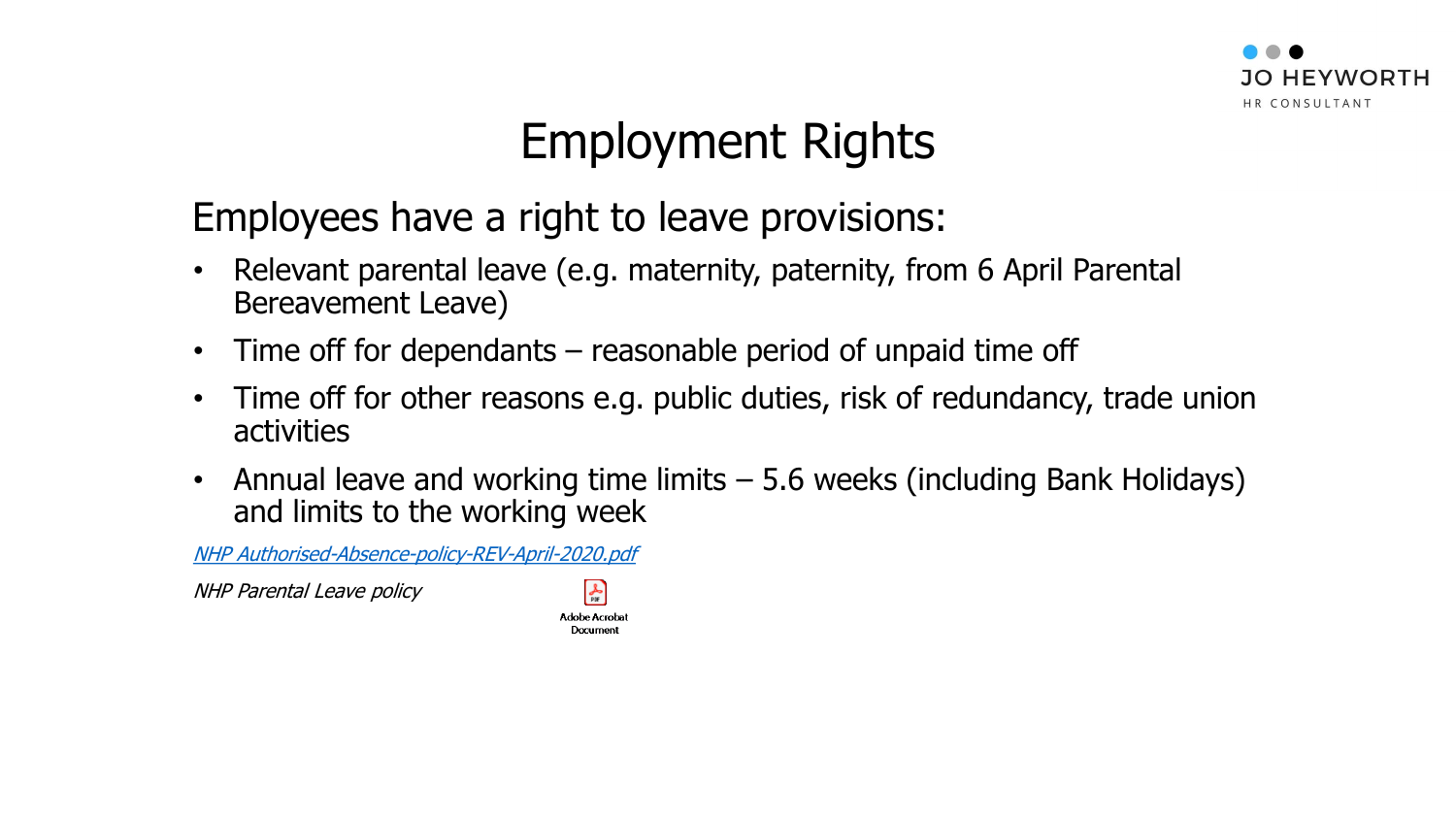

# Employment Rights

#### In relation to pay:

- Minimum wage provisions
- No unlawful deductions to pay
- Payslip
- Statutory parental payments (e.g. Statutory Maternity Pay)
- Statutory Sick Pay (SSP)
- Redundancy pay (if qualifies)

[NHP Pay-Policy-NEW-May-2020.pdf](http://surestartchildrenscentresnhp.org.uk/wp-content/uploads/2020/06/Pay-Policy-NEW-May-2020.pdf)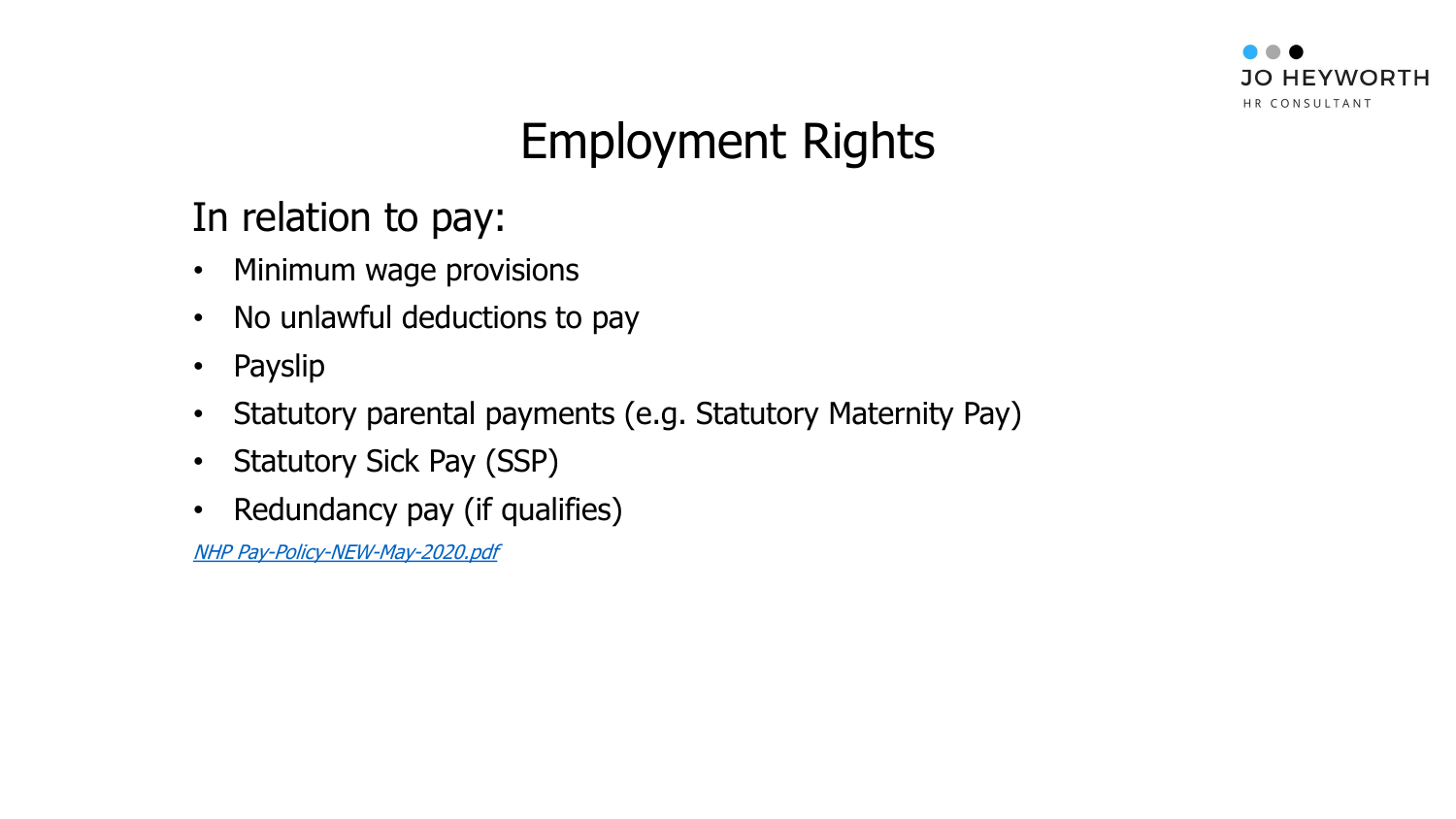

# Employment Rights

#### In relation to working arrangements and conditions:

- A written statement of key terms of employment. April 2020 Day one right.
- Not to be unfairly dismissed (2 years service)
- Apply for flexible working (after 26 weeks service)
- Notice of termination of employment (depending on length of service)
- Safe working conditions
- Trade union membership
- Protected employment rights if the employer changes (TUPE)
- Written reasons for dismissal
- Be accompanied at dismissal and grievance hearings.
- Protection when making protected disclosures
- A pension (dependent on earnings)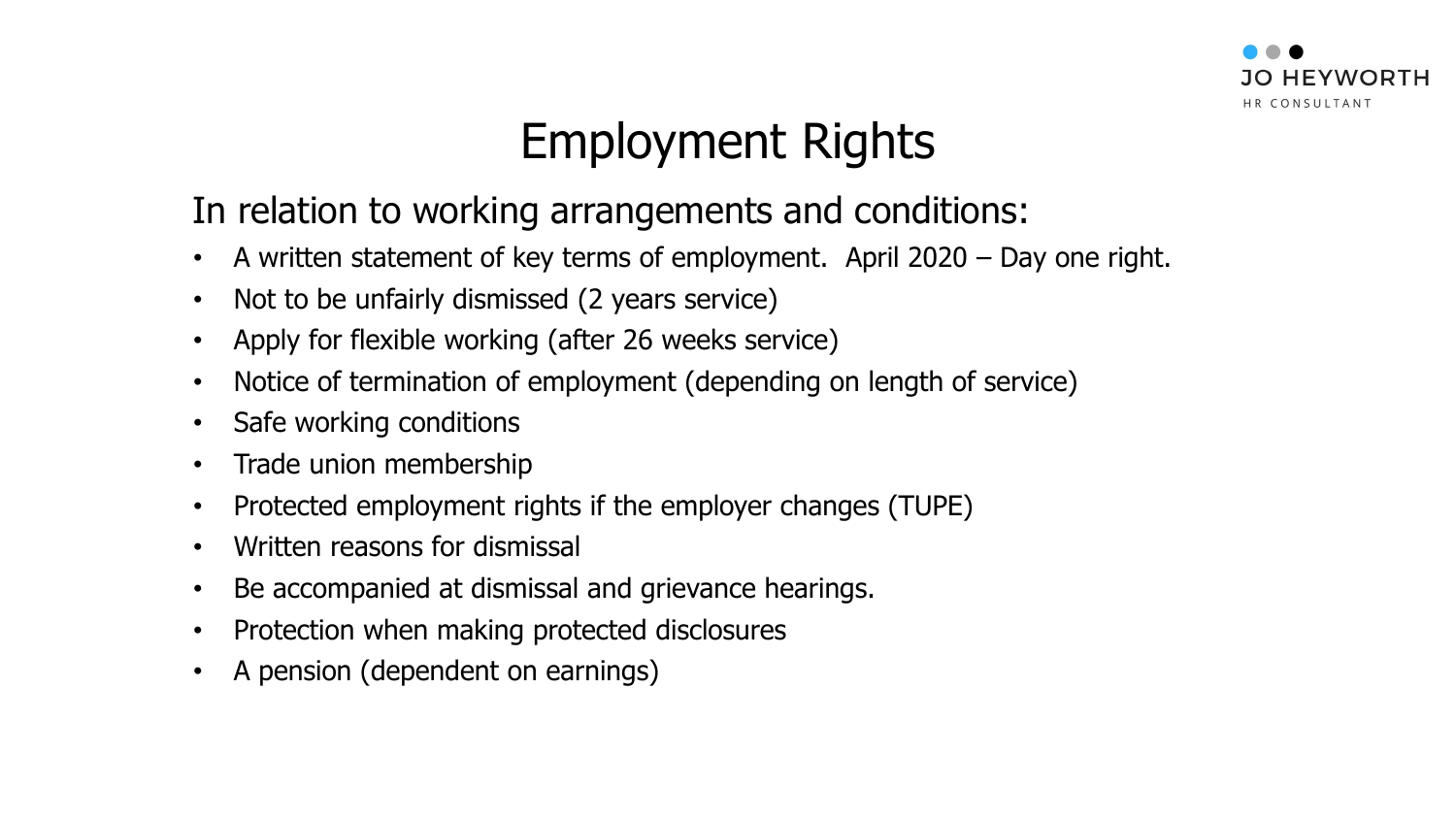

# Equalities Act 2010

- Age
- Disability
- Gender reassignment
- Marriage and Civil Partnership
- Pregnancy and Maternity
- Race
- Religion or belief
- Sex
- Sexual Orientation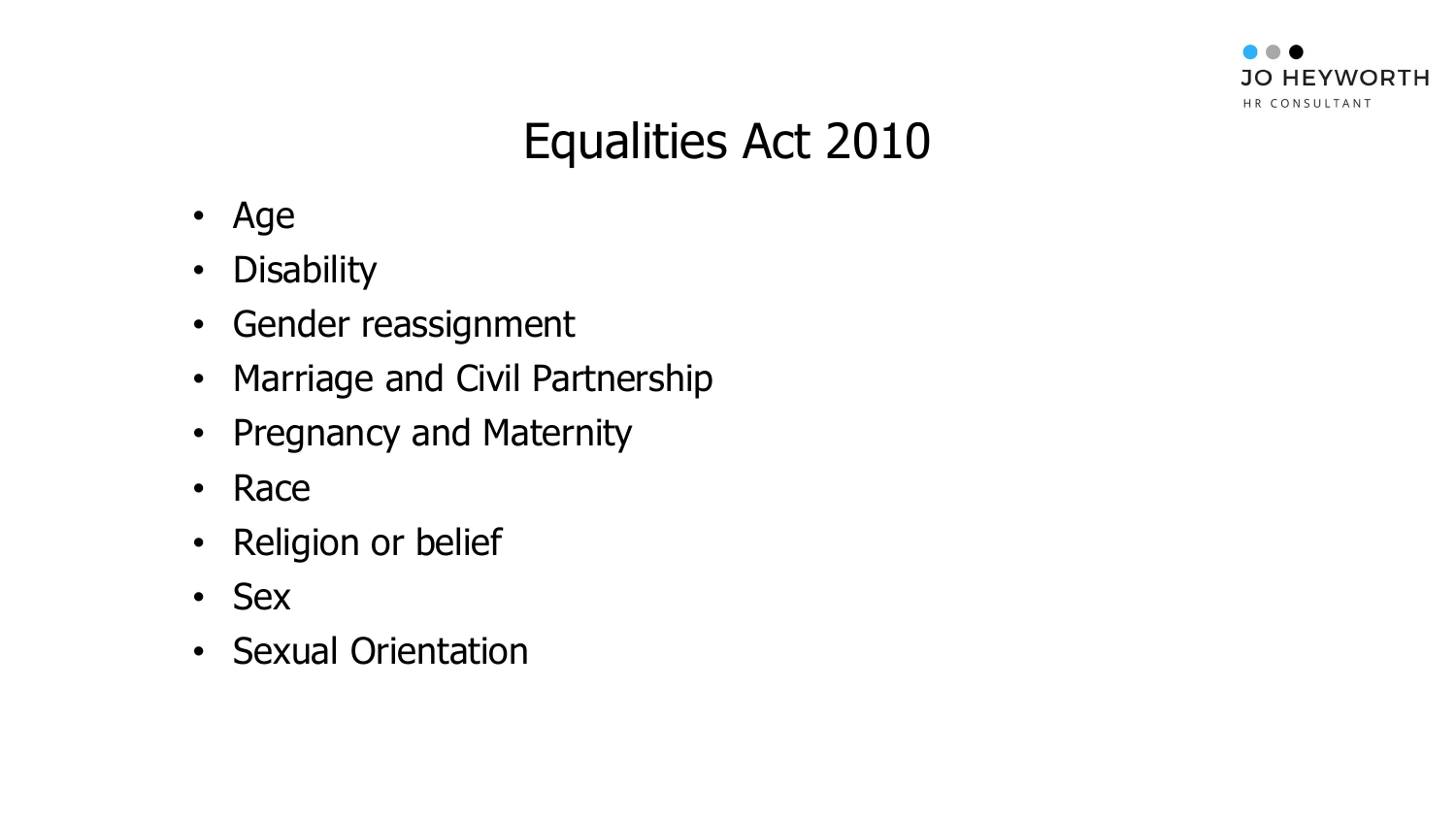

### Equalities Act 2010

- The right not to be discriminated against or suffer a detriment (to be treated less favourably) on the grounds of the nine protected characteristics
- Applies to employees, volunteers and service users
- In relation to employees:
	- Equal Pay
	- Job evaluation  $-$  work of the same or equivalent value
	- Gender Pay Gap
- Rights under the Equality Act are apply regardless of employment type or length of service

[NHP Equality-and-Diversity-REV-sept-2019.pdf](http://surestartchildrenscentresnhp.org.uk/wp-content/uploads/2019/05/Equality-and-Diversity-REV-sept-2019.pdf)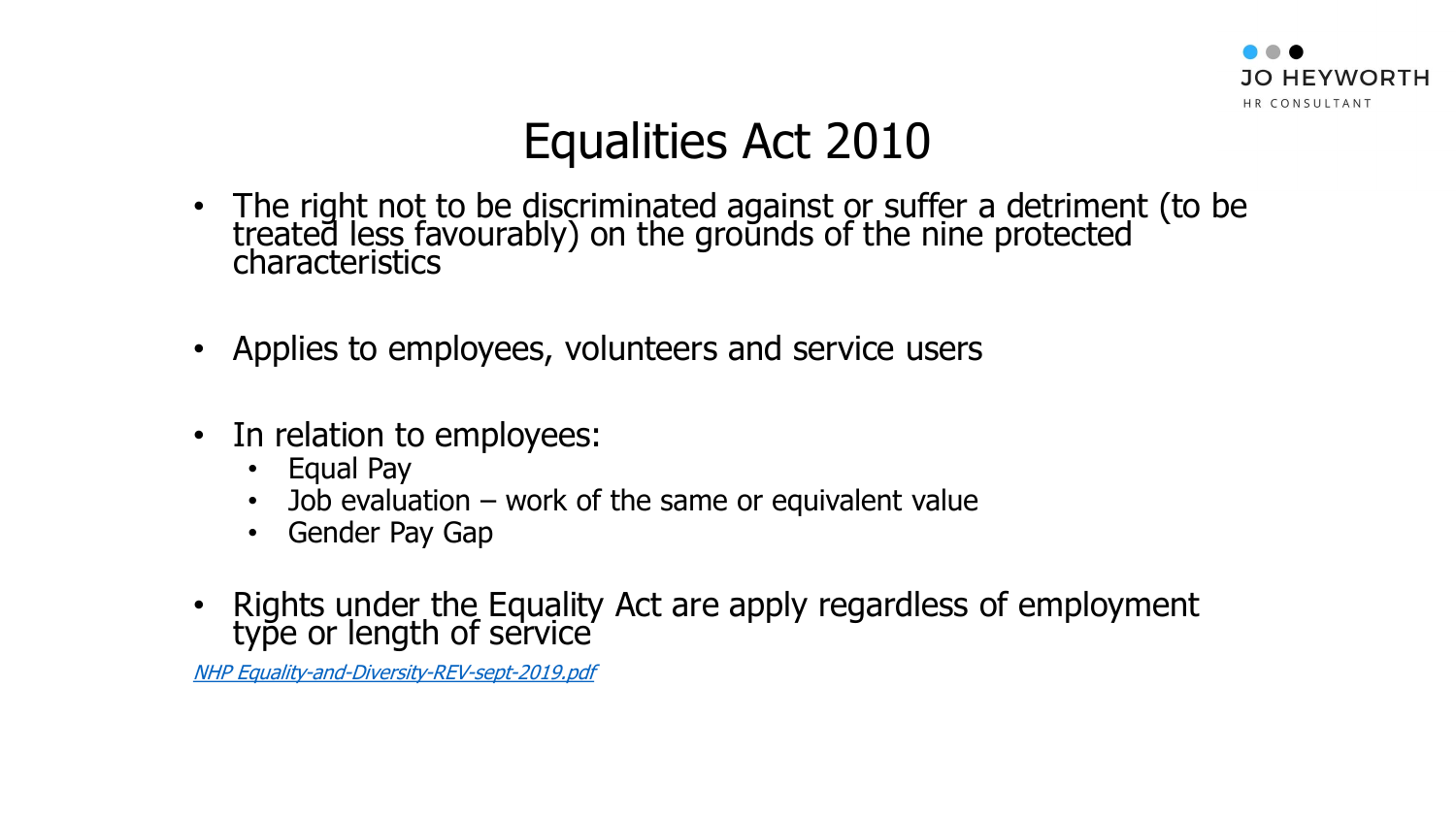

#### NHP Policies

| Overview of employment policies                                       |                        |                                |
|-----------------------------------------------------------------------|------------------------|--------------------------------|
|                                                                       |                        |                                |
| Policy/Document                                                       | <b>Template/Policy</b> | Statutory or good practice?    |
| <b>Employment and managing employees</b>                              |                        |                                |
| Written Statement of terms and conditions of employment               | Template               | Statutory                      |
| <b>Grievance Policy</b>                                               | Policy                 | Statutory                      |
| <b>Disciplinary Policy</b>                                            | Policy                 | Statutory                      |
| Absence Management (Sickness)                                         | Policy                 | <b>Good Practice</b>           |
| Whistleblowing policy                                                 | Policy                 | <b>Statutory provisions</b>    |
| Staff Handbook/Code of Conduct - covering expectations                | Policy                 | <b>Good Practice</b>           |
| Training and development policy                                       | Policy                 | <b>Good Practice</b>           |
| Privacy notice - how we use employee data                             | Template               | <b>Statutory</b>               |
| Redundancy policy                                                     | <b>Policy</b>          | <b>Statutory provisions</b>    |
| Pay structure - defintion of pay grades                               | Policy                 | <b>Good Practice</b>           |
| Leave of absence policy (including Annual Leave)                      | Policy                 | <b>Statutory provisions</b>    |
| Flexible working policy (part time/reduced hours requests)            | Policy                 | <b>Statutory provisions</b>    |
| Equal opportunities policy                                            | Policy                 | <b>Statutory provisions</b>    |
| Capability Policy (Capability can be covered in Disciplinary Policy)  | Policy                 | <b>Good Practice</b>           |
| <b>Probation Policy</b>                                               | Policy                 | <b>Good Practice</b>           |
|                                                                       |                        |                                |
| <b>Recruitment</b>                                                    |                        |                                |
| <b>Recruitment and Selection Policy</b>                               | Policy                 | <b>Good Practice</b>           |
| Standard job application form                                         | Template               | <b>Good Practice</b>           |
| Job Description template                                              | Template               | <b>Good Practice</b>           |
| Privacy notice - how we use applicant data                            | Template               | <b>Statutory</b>               |
|                                                                       |                        |                                |
| <b>Health and Safety</b>                                              |                        |                                |
| Health and Safety Policy (based on leased office space)               | Policy                 | Statutory                      |
| Risk Assessments - working from home                                  | Template               | <b>Statutory</b>               |
| Risk Assessment - lone working                                        | Template               | <b>Statutory</b>               |
|                                                                       |                        |                                |
| <b>Other Business Policies</b>                                        |                        |                                |
| Data Protection Policy (GDPR) and associated Privacy Notices          | Policy                 | <b>Statutory provisions</b>    |
| Acceptable use of IT/Technology                                       | Policy                 | Links to disciplinary and GDPR |
| <b>Complaints procedure</b>                                           | Policy                 | Good practice                  |
| Finance policy - claiming expenses and budget holder responsibilities | Policy                 | Good practice                  |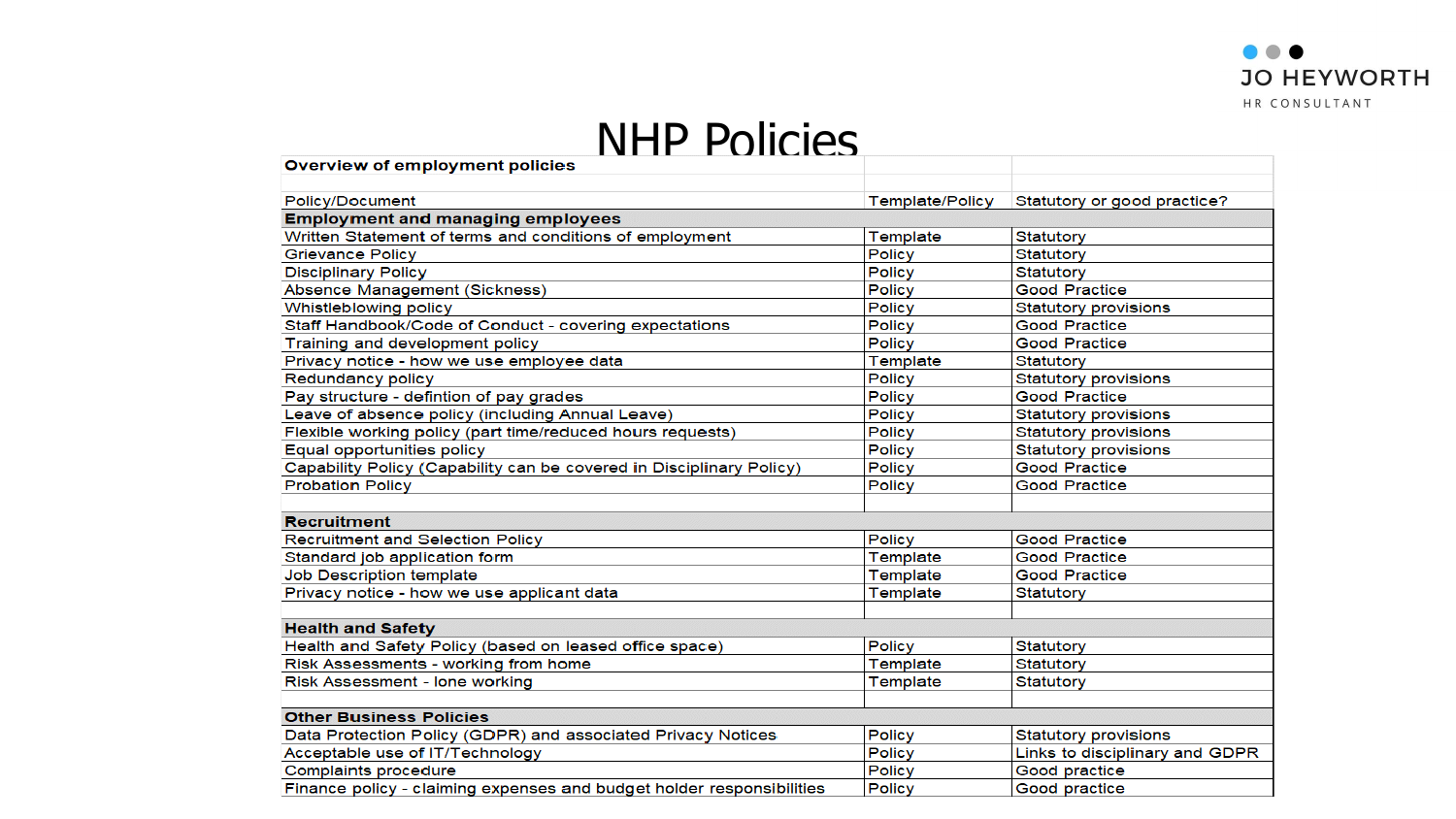

# NHP Policies

- Name of document
- Template or policy
- Statutory or good practice
	- Statutory provisions
- Why have so many? (32)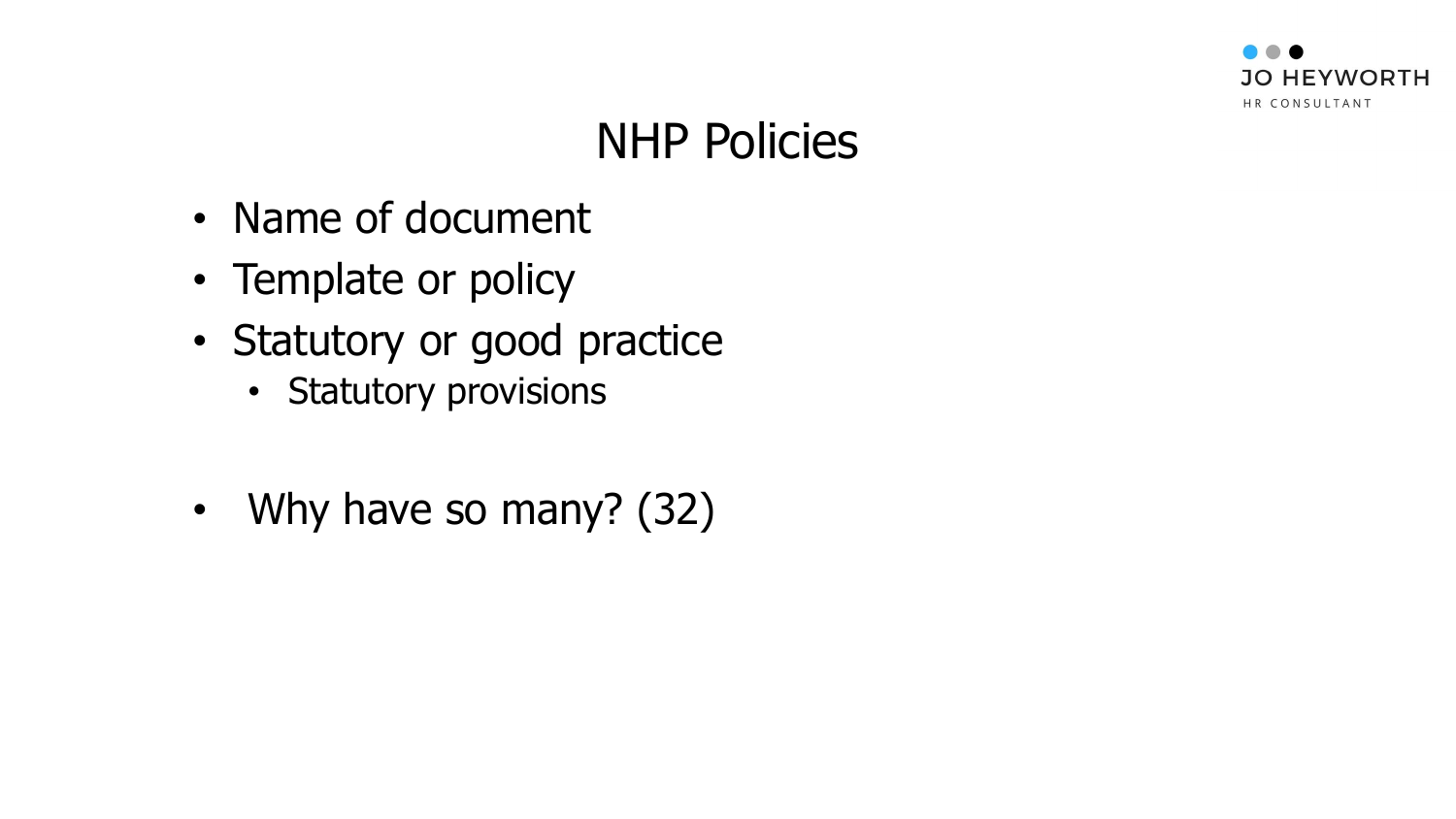| Anti Bribery<br>NHP Anti-bribery-policy-REV-May-2019.pdf                                          | <b>Authorised Absence</b><br>NHP Authorised-Absence-policy-REV-April-<br>2020.pdf                | Capability<br>NHP Capability-policy-revised-May-2020.pdf                                           | Code of Conduct: Board<br>NHP Board-Code-of-Conduct-Policy-REV-<br>Sept-2020.pdf         |
|---------------------------------------------------------------------------------------------------|--------------------------------------------------------------------------------------------------|----------------------------------------------------------------------------------------------------|------------------------------------------------------------------------------------------|
| <b>Code of Conduct: Staff</b><br>NHP Code-of-Conduct-REV-may-2019.pdf                             | Complaints<br>NHP Complaints-Policy-Rev-July-2019.pdf                                            | <b>Data Protection</b><br>NHP Data-Protection-Policy.pdf                                           | Disciplinary<br>NHP Disciplinary-policy-revised-May-<br>2020.pdf                         |
| Environment<br>NHP Environment-Policy-REV-January-<br>2019.pdf                                    | <b>Equality and Diversity</b><br>NHP Equality-and-Diversity-REV-sept-<br>2019.pdf                | Expenses at work<br>NHP Expenses-at-Work-REV-Sept-19.pdf                                           | <b>Financial procedures</b><br>NHP Financial-Procedures-rev-May-19.pdf                   |
| <b>Fire Safety</b><br>NHP Fire-safety-policy.pdf                                                  | <b>Flexible Working Policy</b><br>NHP Flexible-Working-Policy-NEW-July-<br>2019.pdf              | Grievance<br>NHP Grievance-REV-May-2020.pdf                                                        | Health & Safety<br>NHP Health-and-Safety-policy-and-<br>procedures.pdf                   |
| <b>LGPS Discretionary Policy</b><br>NHP LGPS-Employers-Discretionary-POlicy-<br>rev-July-2019.pdf | <b>Parental Leave Policy</b><br>Place on website 6 April                                         | Pay Policy<br>NHP Pay-Policy-NEW-May-2020.pdf                                                      | <b>Probation Policy</b><br>NHP Probation-Policy-REV-July-2020.pdf                        |
| <b>Recruitment &amp; Selection</b><br>NHP Recruitment-and-Selection-policy-Sept-<br>2020.pdf      | Redundancy and Redeployment<br>NHP Redundancy-and-re-deployment-policy-<br>REV-July-2020.pdf     | <b>Remote Working Policy</b><br>NHP Remote-Working-Policy.pdf                                      | Reserves and Investment<br>NHP Reserves-and-Investment-Policy-REV-<br>September-2018.pdf |
| Safeguarding Children<br>NHP Safeguarding-Children-Policy.pdf                                     | Safeguarding Vulnerable Adults<br>NHP Safeguarding-vulnerable-adults-<br>Policy.pdf              | <b>Sickness Absence Management</b><br>NHP Sickness-Absence-Management-Policy-<br>REV-July-2019.pdf | Staff Use of ICT<br>NHP Staff-use-of-ICT-Policy.pdf                                      |
| <b>Student Placement</b><br>NHP Student-Placement-Policy-REV-Sept-<br>2020.pdf                    | Training, Learning and<br>Development<br>NHP Training-Learning-Devt-Policy-REV-July-<br>2020.pdf | <b>Volunteer Policy</b><br>NHP Volunteer-policy-REV-January-2019.pdf                               | Whistleblowing<br>NHP Whistleblowing-policy-REV-May-<br>2020.pdf                         |

ŧ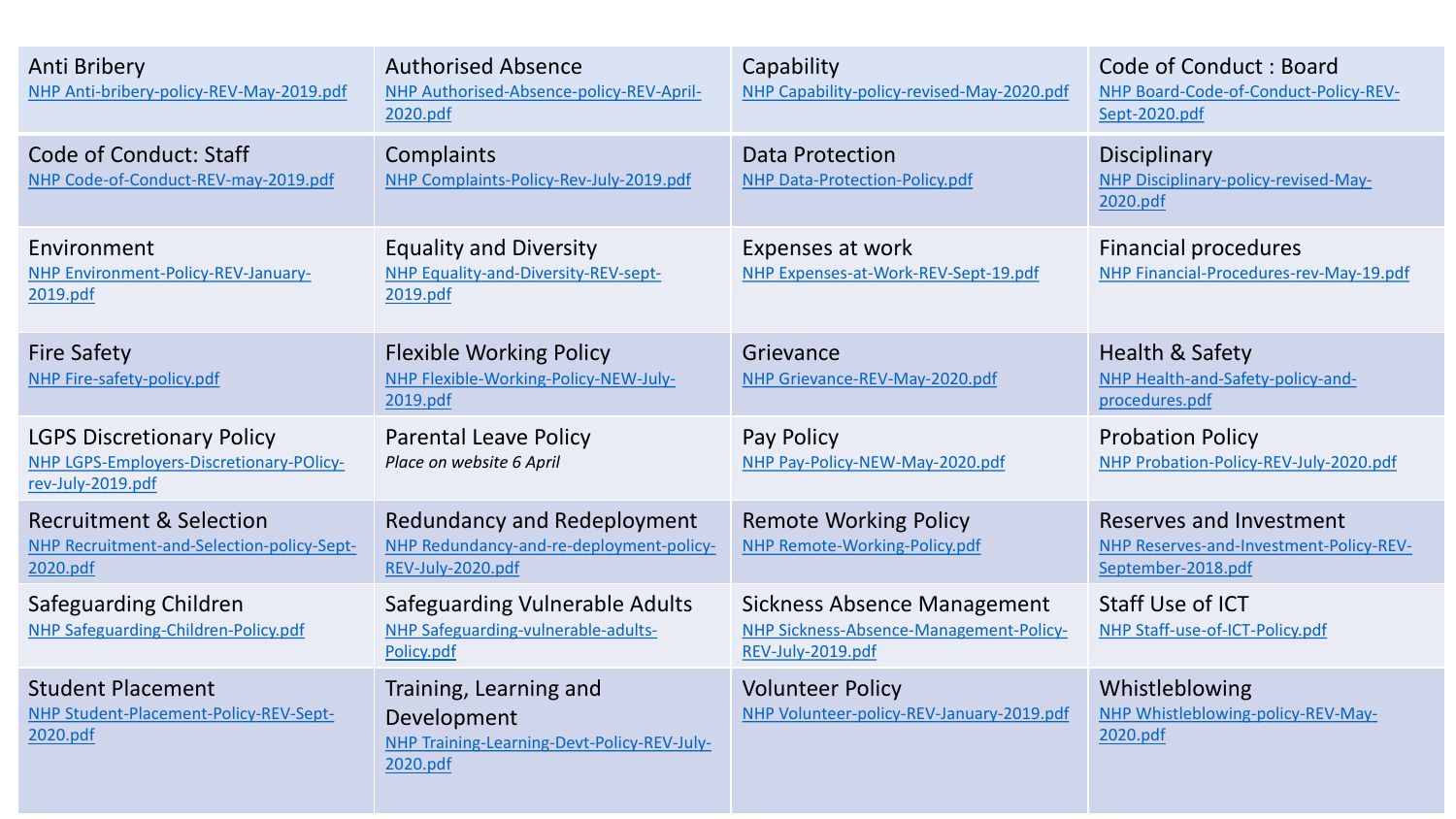

# Policy – Board responsibilities

- What do we intend to achieve?
- What laws may impact the policy?
- What are we committing to doing?
- Is this a policy or a procedure or a guide?
- What training might be needed to implement this?
- Equality and discrimination could anyone be disadvantaged by the policy?
- How will this be communicated?
- What is the intended benefit or impact?
- How will the Board know it's achieved its aim and had the impact intended?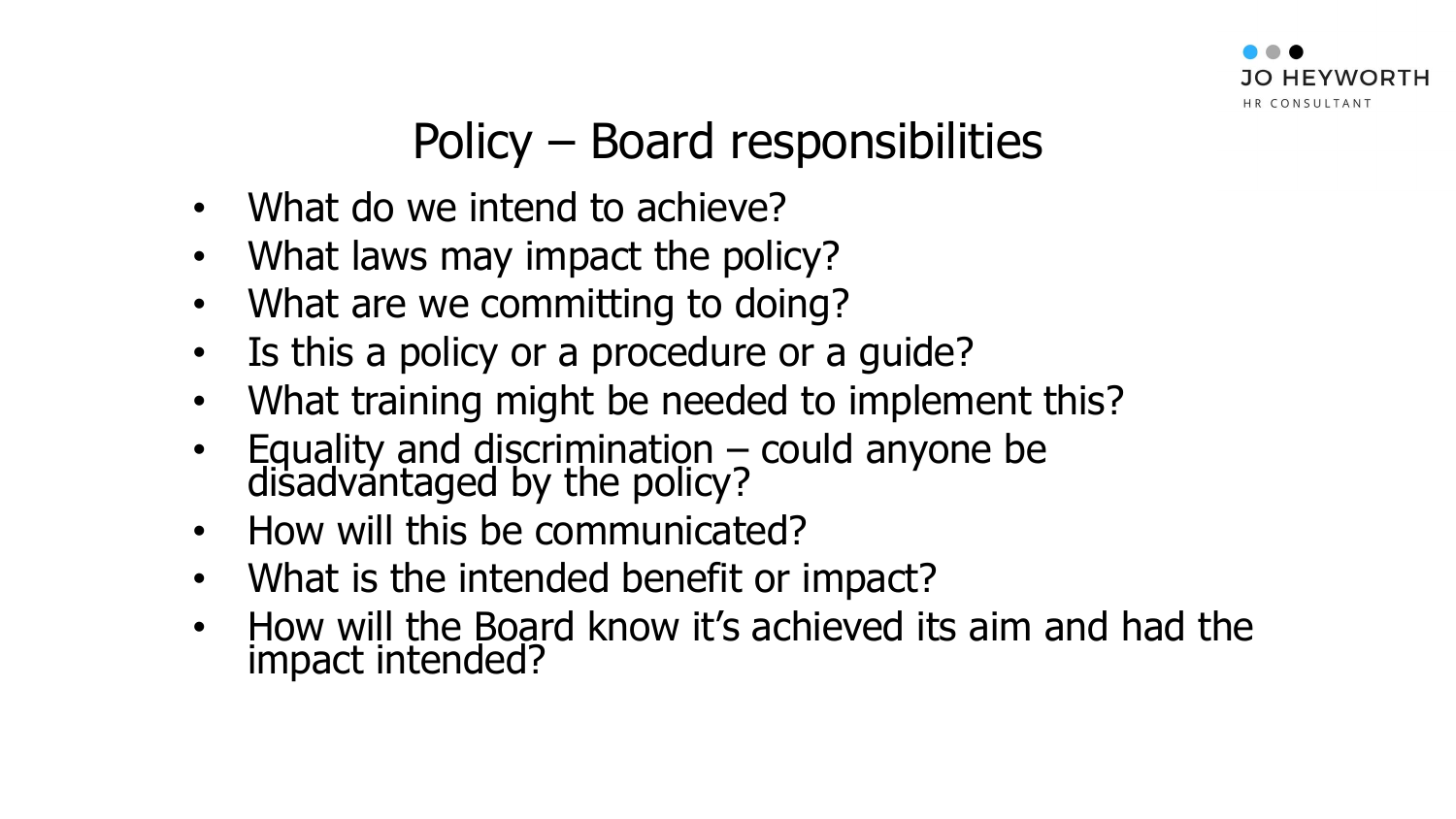

## NHP Policies

- Policy:
	- The document that sets out the rules our statement of intent, what we intend to do and how we manage situations
	- What we reference in our contract to employees
	- Consultation is recommended to change policies
- Procedures
	- How the policy is put into practice how we implement our intentions and the steps we follow
	- Can interact with the policy
	- Consultation not always required
- Process maps/Operational guides
	- Internal use only. Where information is stored, aide memoirs to managers
	- No consultation or discussion required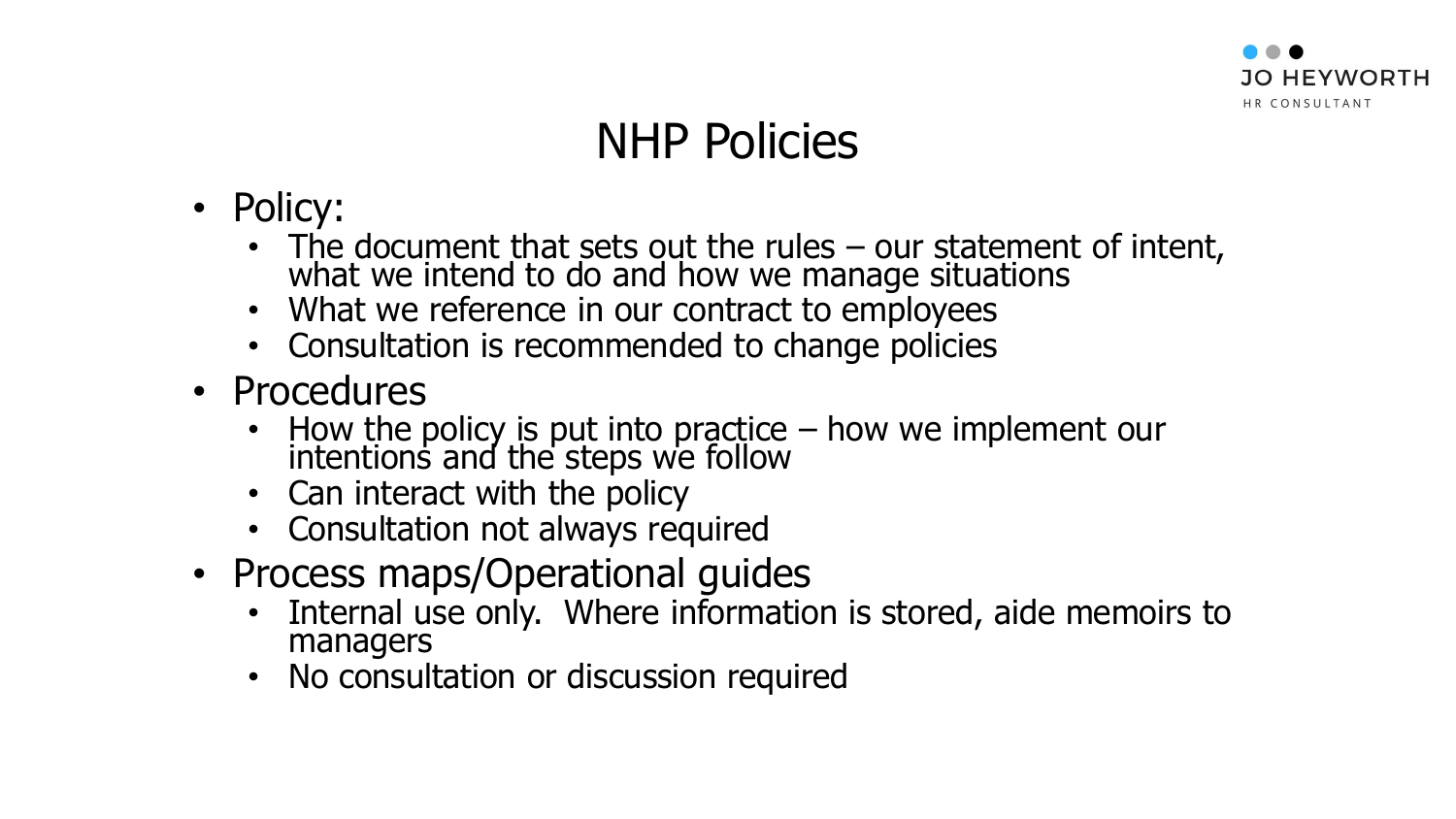

# NHP Policies

- Recruitment
	- Safeguarding responsibilities
	- Robust procedures
	- What if things go wrong?

[NHP Recruitment-and-Selection-policy-Sept-2020.pdf](http://surestartchildrenscentresnhp.org.uk/wp-content/uploads/2020/10/Recruitment-and-Selection-policy-Sept-2020.pdf)

- Training
	- To undertake role
	- To develop career
	- To carry out requirements of policies
	- To develop policies and practices
	- Succession planning

[NHP Training-Learning-Devt-Policy-REV-July-2020.pdf](http://surestartchildrenscentresnhp.org.uk/wp-content/uploads/2020/07/Training-Learning-Devt-Policy-REV-July-2020.pdf)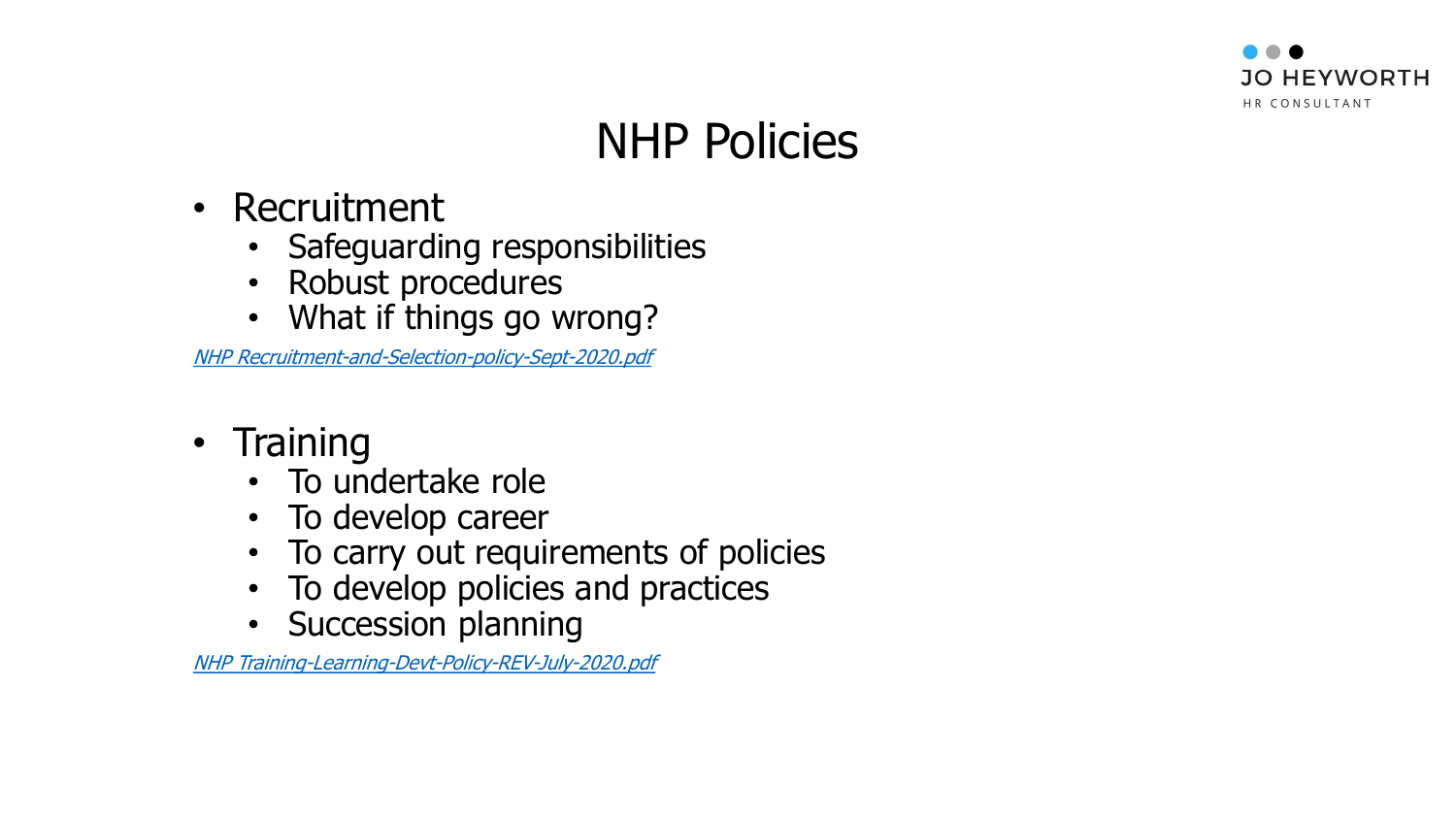

# NHP Policies – Consultation and Change

Can the employer change the contract?

- Working hours
- Pay
- Annual leave entitlement
- Sickness absence management policy
- Change the job role
- Can the employee change the contract?
	- Working hours
	- Role (level/location)
	- Resignation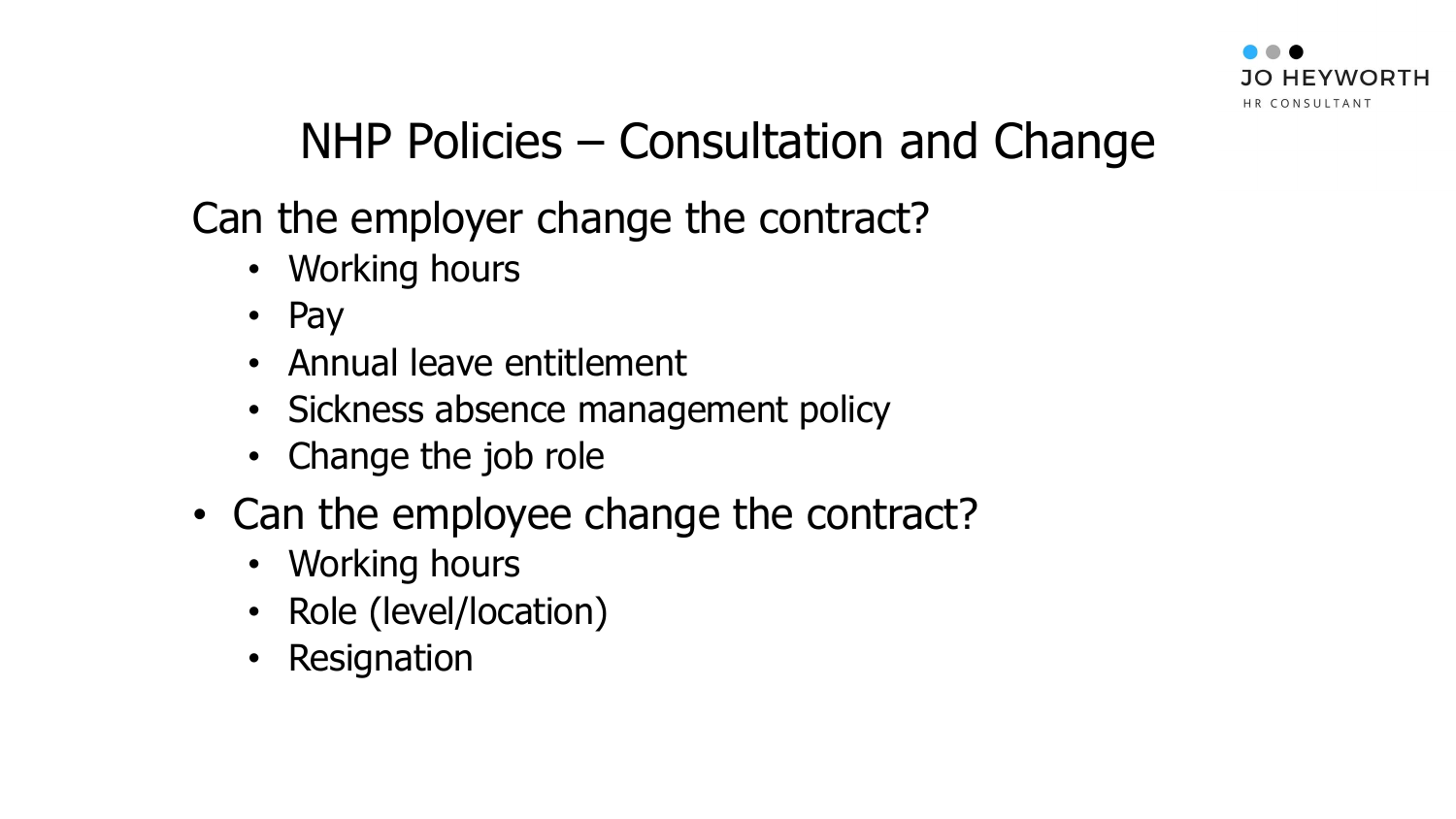

## NHP Policies – Consultation and Change

Can the employer change the contract?

- Working hours yes (Potential redundancy)
- Pay Annual pay increments
- Annual leave entitlement Bonus scheme
- Sickness absence management policy
- Change the job role yes (Potential redundancy)
- Can the employee change the contract?
	- Working hours flexible working request
	- Role (level/location) recruitment
	- Resignation ending relationship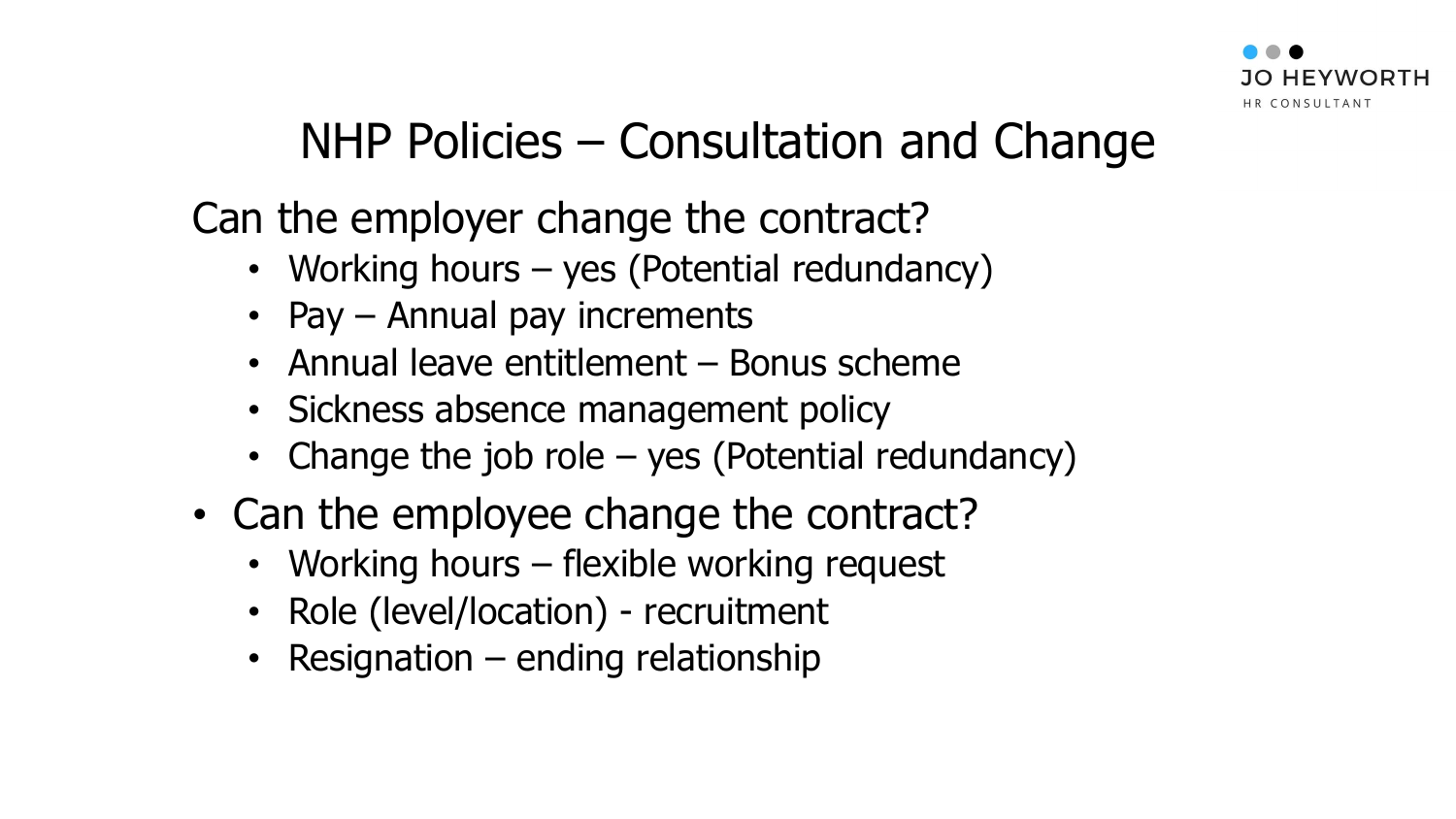

## NHP Policies – Consultation and Change

Employer initiates change:

- Business case
- Consultation (e.g. redundancy, bonus scheme)
- Seek voluntary agreement low risk
- Implement change breach of contract/Constructive dismissal
- Management of risk
- Written confirmation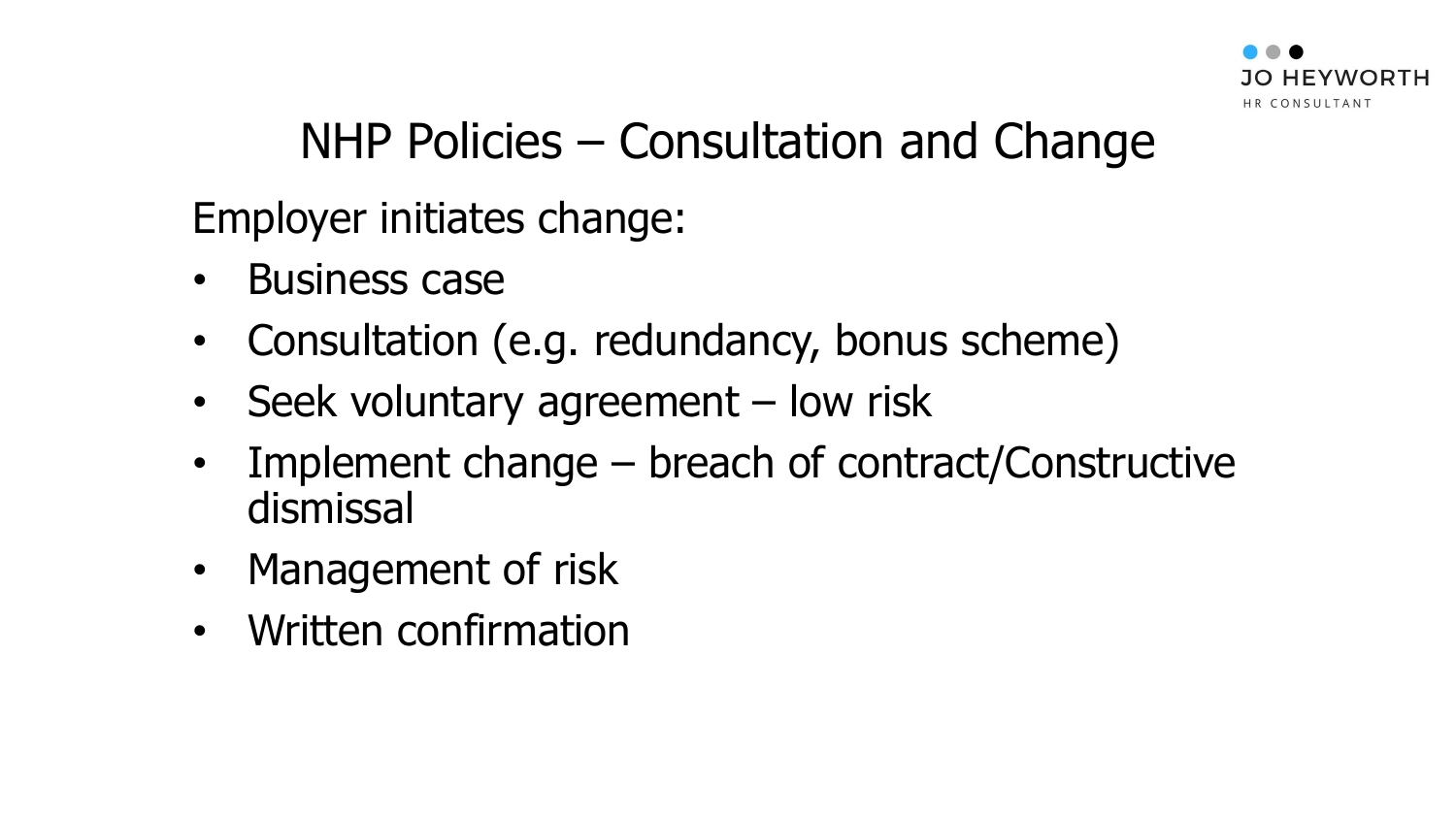

# Whistleblowing

- Public Disclosure Act 1998
- Reporting issues of concern or wrong doing to Board members
- Where to direct employees
- Do not investigate
- [NHP Whistleblowing-policy-REV-May-2020.pdf](http://surestartchildrenscentresnhp.org.uk/wp-content/uploads/2020/07/Whistleblowing-policy-REV-May-2020.pdf)